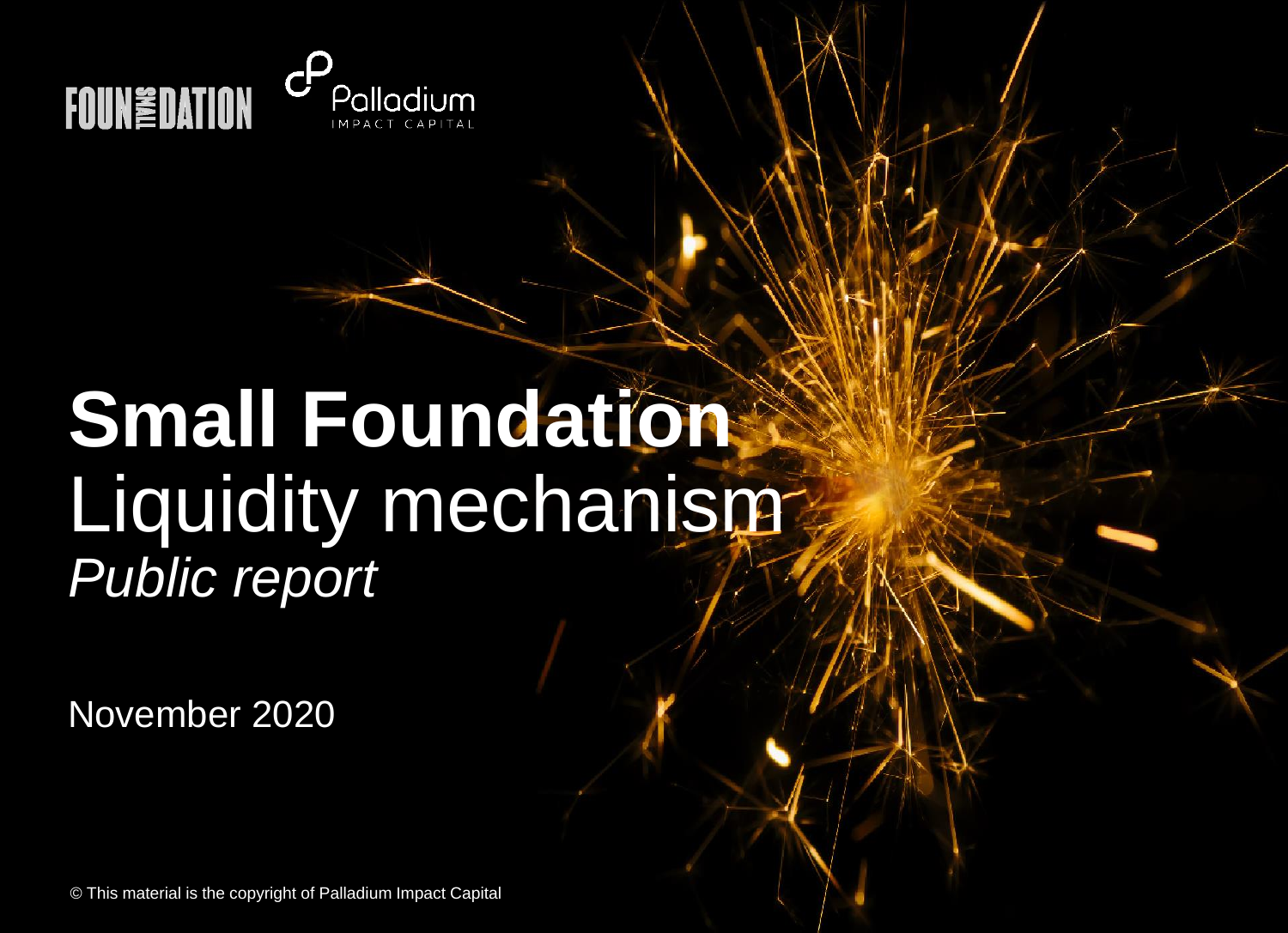## Executive summary



- Small Foundation mandated Palladium Impact Capital to explore innovative liquidity mechanisms for investment vehicles. They have identified, and is seeking to further understand, the opportunities for addressing the tension between the needs of investors (capital at scale) and African SMEs, with a focus on investment tenor. The aim was to scope the liquidity mechanisms available, especially for an an openended investment vehicle, which they believe would better address the 'missing middle' challenge for Social Agricultural Enterprises (SAE) in Sub-Saharan Africa (SSA).
- Investors inform the attractiveness and thus the viability of various liquidity mechanism options, as such we reached out to a targeted set of asset owners, asset managers and investment advisors, to refine and enrich the evaluation.
- Different liquidity mechanisms are accessible across various levels within the structure, reflecting strategies to generate liquidity through a combination of routes:
	- *Asset level*
	- *Portfolio level*
	- *Vehicle level*
- Each of the mechanisms have clear benefits and drawbacks and, unsurprisingly, there is no single 'silver bullet' in addressing the liquidity challenge…
- ... but the mechanisms, when used in conjunction, could provide a fuller solution depending on the underlying investment portfolio.
- It is important to differentiate and align liquidity to investors needs as such structuring and building in mechanisms for LP exits are different from liquidity from exiting individual investments, as such different approaches and views on the funds' design and partnerships are necessary.
- This leads to a need to evaluate of vehicle structures to manage the innate tension between providing patient capital through an open-ended structure and yet reducing the investor universe and thus scale, and which is indeed a better fit for the purpose.
- There is currently a slew of new focus on liquidity mechanisms given the current climate, yet much of this will be constrained in emerging markets due to market constraints, size and scale but may be a view into future options. Although there are still options which can provide liquidity exits at the investment level and when structured into the fund provide opportunities for fund liquidity in an open-ended context.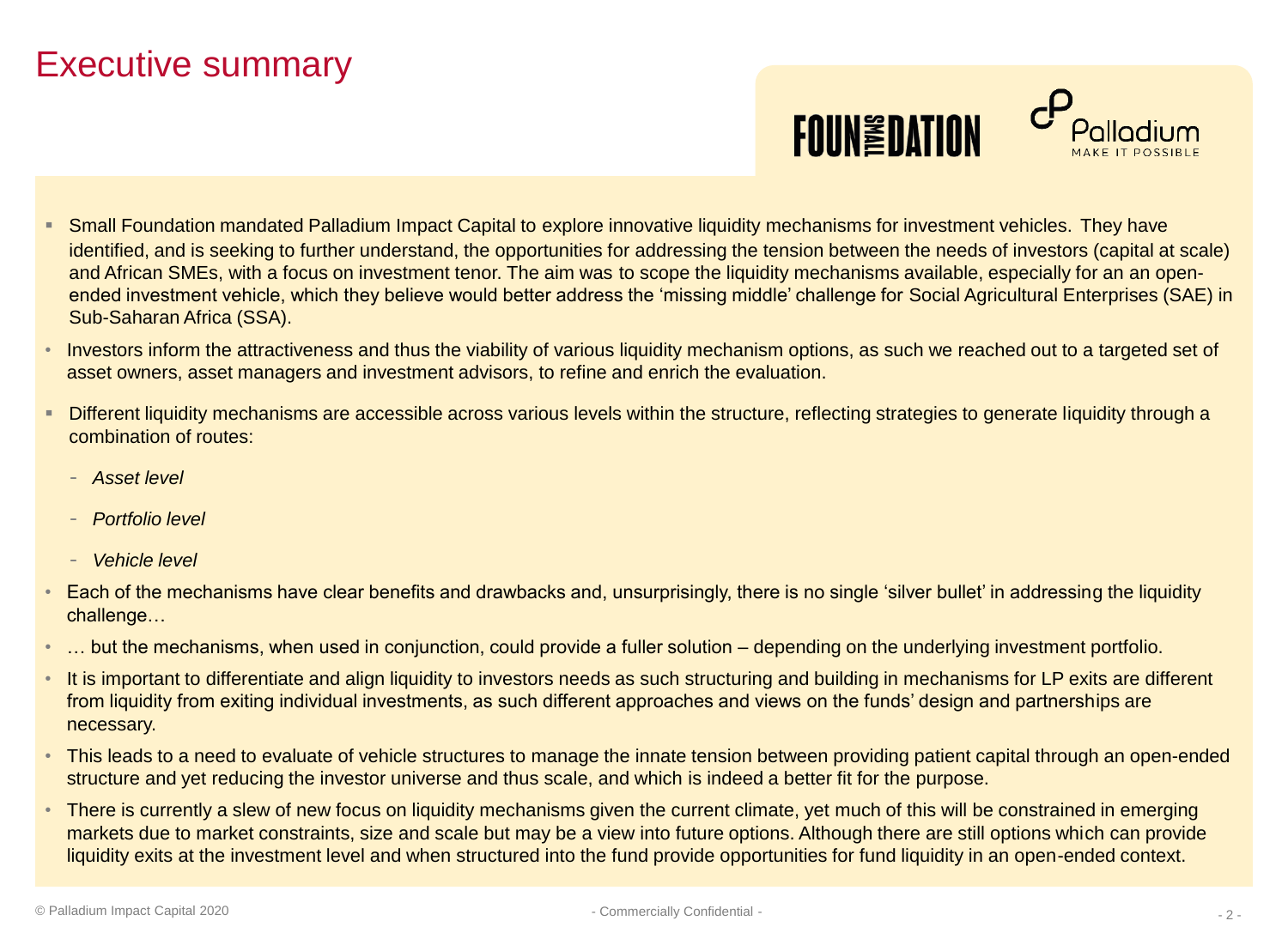## **Introduction**

**Small Foundation in partnership with Palladium Impact Capital, is launching a report on the liquidity mechanisms available for private funds.**



- **.** In the first instance, the aim is to understand how to attract larger pools of aligned capital into a critical gap in the finance market for Social Agricultural Enterprises and their intermediaries (SAEs) and to enable the flow of capital to allow commercially-viable SAEs to reach their potential for impact at scale. With the ultimate outcome of improving existing or creating additional income opportunities for Smallholder Farmers (ultimate beneficiaries).
- SAEs tend to grow more slowly, leading to long timeframes to test new processes, services or products. Due to exogenous shocks affecting agricultural production, such as adverse weather or pest outbreaks, SAEs are inherently high-risk businesses. Poor infrastructure and immature commodity and input markets in which many SAEs operate also add to the cost of doing business and limit their profitability. All these factors contribute to a profile that is less attractive to investors.
- The principal assumption and motivation for the research is that while donor and philanthropic funding is often available to support the initial phase testing innovative SAE approaches, only a minimal pool of aligned investment capital is available to support SAEs during their scaling-up, i.e. after the initial proof of concept phase. Accordingly, there appears to be a substantive need to bridge SAEs to the next stage in which sustained growth can be achieved autonomously (i.e. without external financing). This financing need is often lumpy and long term, with patient capital being necessary to ensure fulfilment of the financial and impact objectives.
- **Thus the focus is on the conceptualisation of a vehicle that will have the flexibility to better meet the needs of SAEs and at the same** time demonstrate to other patient capital providers that it can achieve impact at scale, thereby unlocking significant amounts of capital to be channelled into similar vehicles in the future.
- The initial hypothesis is that an open-ended vehicle is necessary to better meet these needs, yet in order to marry this to investor needs, the mandate was conceived, to provide insight into the various liquidity mechanisms available for such a structure.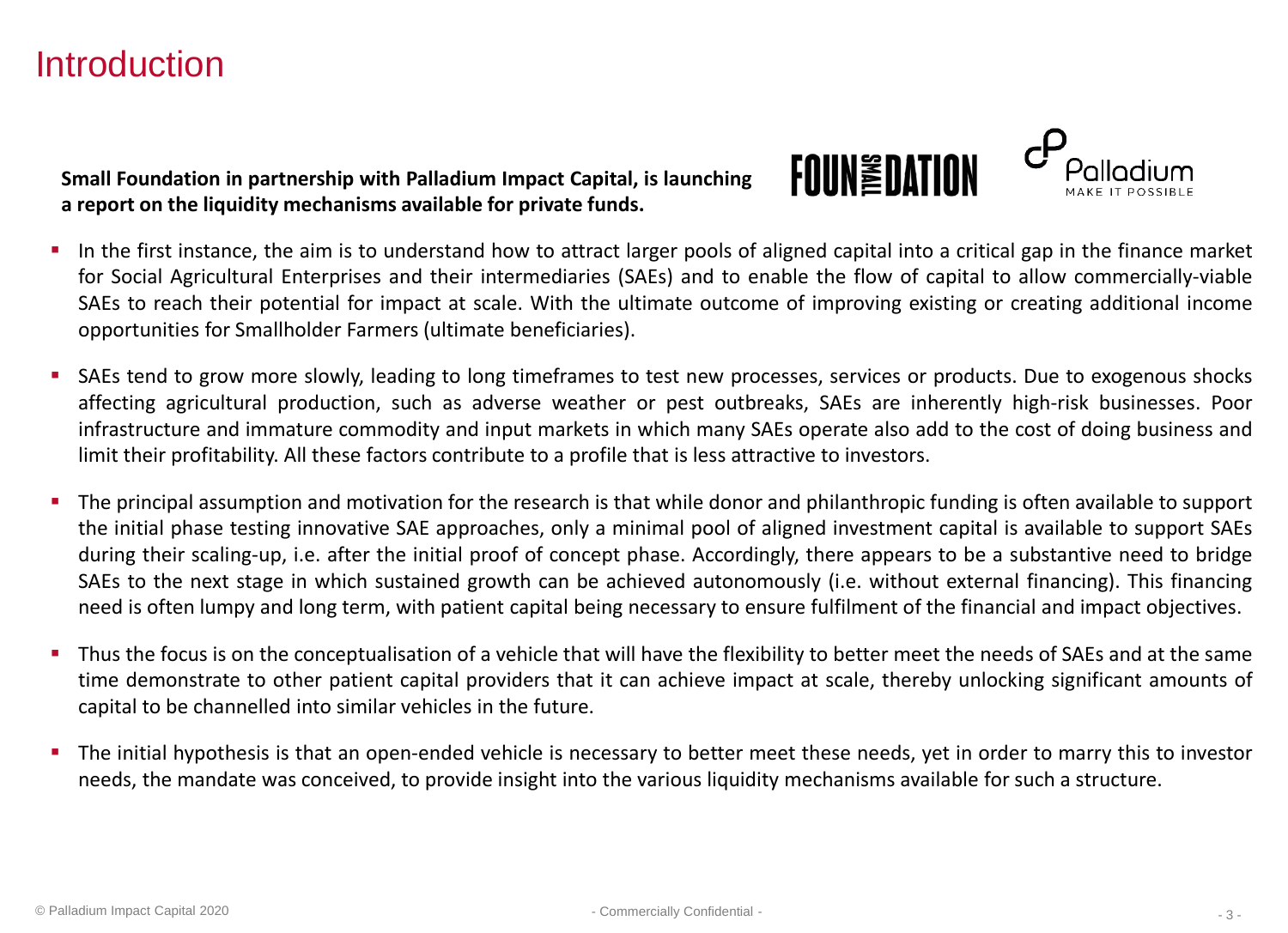## Structural market characteristics drive the need to explore innovative liquidity mechanisms

|                   | <b>Key consideration</b>                                                                                                                                                                                                                                                                                      | <b>What this means</b>                                                                  |
|-------------------|---------------------------------------------------------------------------------------------------------------------------------------------------------------------------------------------------------------------------------------------------------------------------------------------------------------|-----------------------------------------------------------------------------------------|
| <b>Sector</b>     | • SAEs often (a) have a slow growth profile and (b) are exposed to seasonality.<br>• Value chains are often nascent/ under-developed, inhibiting scalability.                                                                                                                                                 | Longer term horizon to<br>reaching scale                                                |
| <b>Instrument</b> | • Private equity has a higher liquidity risk due to the reliance on finding an exit.<br>• Private debt is typically more liquid given the predetermined returns distribution<br>profile (and often collateralised).                                                                                           | <b>Instrument flexibility</b><br>creates liquidity tension                              |
| <b>Exit</b>       | • Shallow domestic capital markets, increases the risk of not achieving a<br>successful exit event for equity investments.<br>• Many investors are allocating away from primary agriculture opportunities, which<br>further limits exit opportunities.                                                        | <b>Traditional exit</b><br>mechanisms are<br>challenged in this context                 |
| <b>Geography</b>  | • SSA is critical from an agri-production perspective – but the countries carry<br>inherent risk for investors:<br>- Macro volatility: FX, interest rate, regulatory and governance challenges<br>Infrastructural: poor market access, lack of infrastructure and information.                                | External risks are an<br>inherent part of the<br>proposition                            |
| <b>Stage</b>      | <b>Earlier stage ventures carry risks which may reduce the probability of a liquidity</b><br>event within an envisaged investment horizon:<br>Longer times to scale, with risk on how long/ deep the 'J-Curve' will be<br>Limited support and infrastructure (vs. early stage ventures in developed markets). | <b>Longer term horizon and</b><br>additional support are<br>necessary to scale and exit |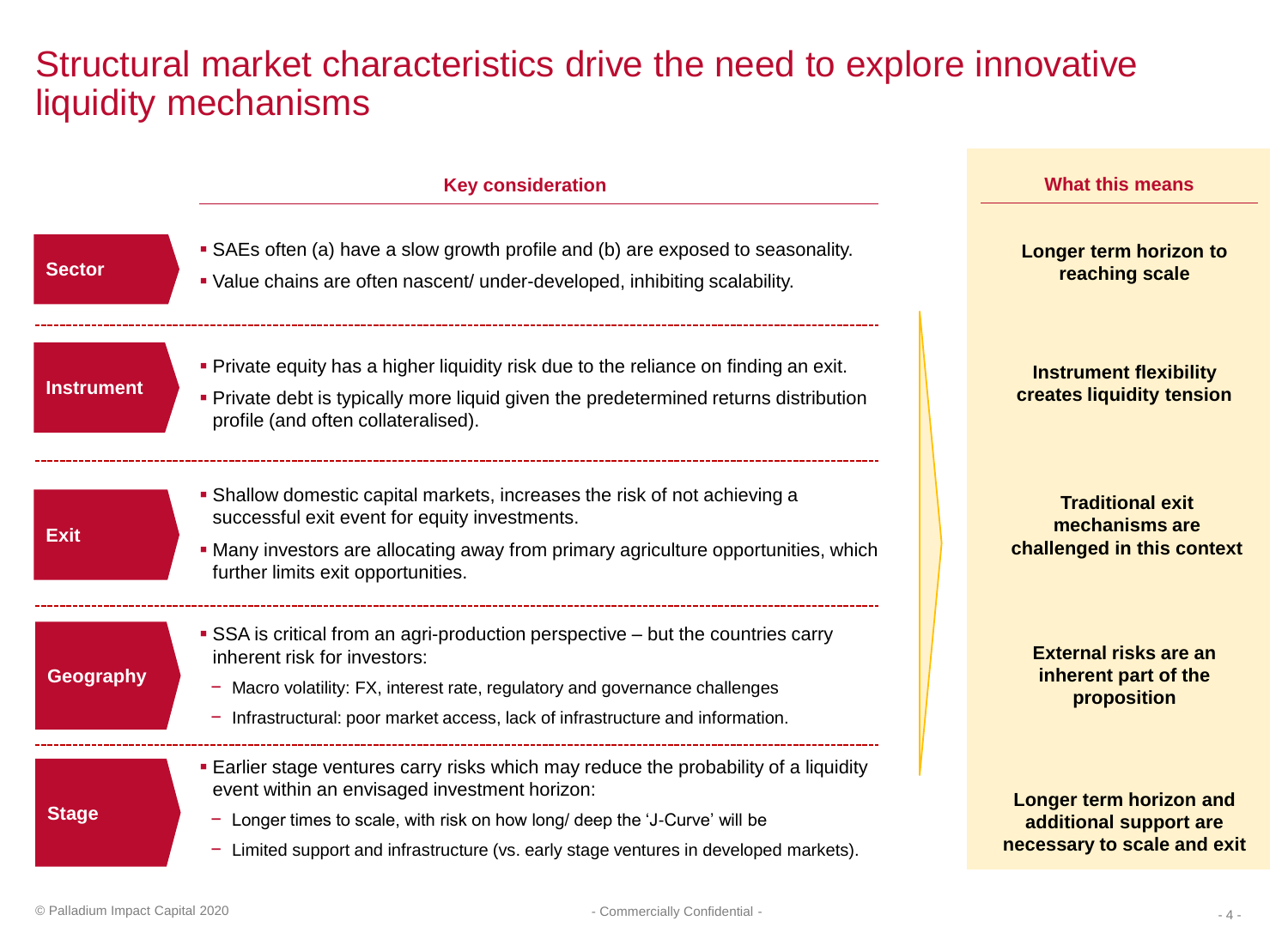Investors' requirements should inform decisions on structure and align with the liquidity mechanisms that are available

#### **Liquidity spectrum**

- **Vehicle:** Listed company
- **Liquidity:** Liquidity available constantly depending on trading values
- **E** Investor need: highly liquid assets, with no liquidation necessary
- **Liquidation risk:** Low risk due to high frequency trading and ease of exit

*LPs are looking for growth and will hold on to the asset for as long as they see the ability to attain returns aligned to their risk appetite.*

#### **Daily liquidity Quarterly / Annual liquidity 10 year liquidation**

- **Vehicle:** Open-ended vehicle
- **Example 2** Liquidity windows available on a pre-set period (annual/quarterly)
- **E** Investor need: access to early liquidity if necessary, medium liquidity profile with no liquidation
- **Liquidation risk:** medium risk due to set windows increasing ease of early exit

*LPs are looking for an ability to exit (partially or fully) their holding through structured liquidity windows whenever they deem fit (in alignment with window timing), yet are purchasing the ability to grow and reinvest over time.*

- **Vehicle:** Closed ended fund
- **Liquidity:** liquidation at fund close (year 10)
- **EXEDE: Low liquidity profile** throughout life, with liquidation necessary at end of term
- **Liquidation risk:** High risk due to difficulty in exiting and a single event

*LPs are looking for a structured exits to their investments that were picked and grown, such that when the fund term comes to an end, full liquidation has occurred.*

#### **Exit mechanisms:**

#### *Built in:*

■ N/A as the listing creates a liquidity mechanism

*Not built in:*

■ Put options

**Exit mechanisms:**

#### *Built in:*

- **E** Liquidity window
- Backstop agreement

#### *Not built in:*

- Put options
- Secondary asset transactions

#### **Exit mechanisms:**

#### *Built in:*

■ N/A as the fund does not need interim liquidity

#### *Not built in:*

- Put options
- Secondary asset transactions

© Palladium Impact Capital 2020

- Commercially Confidential -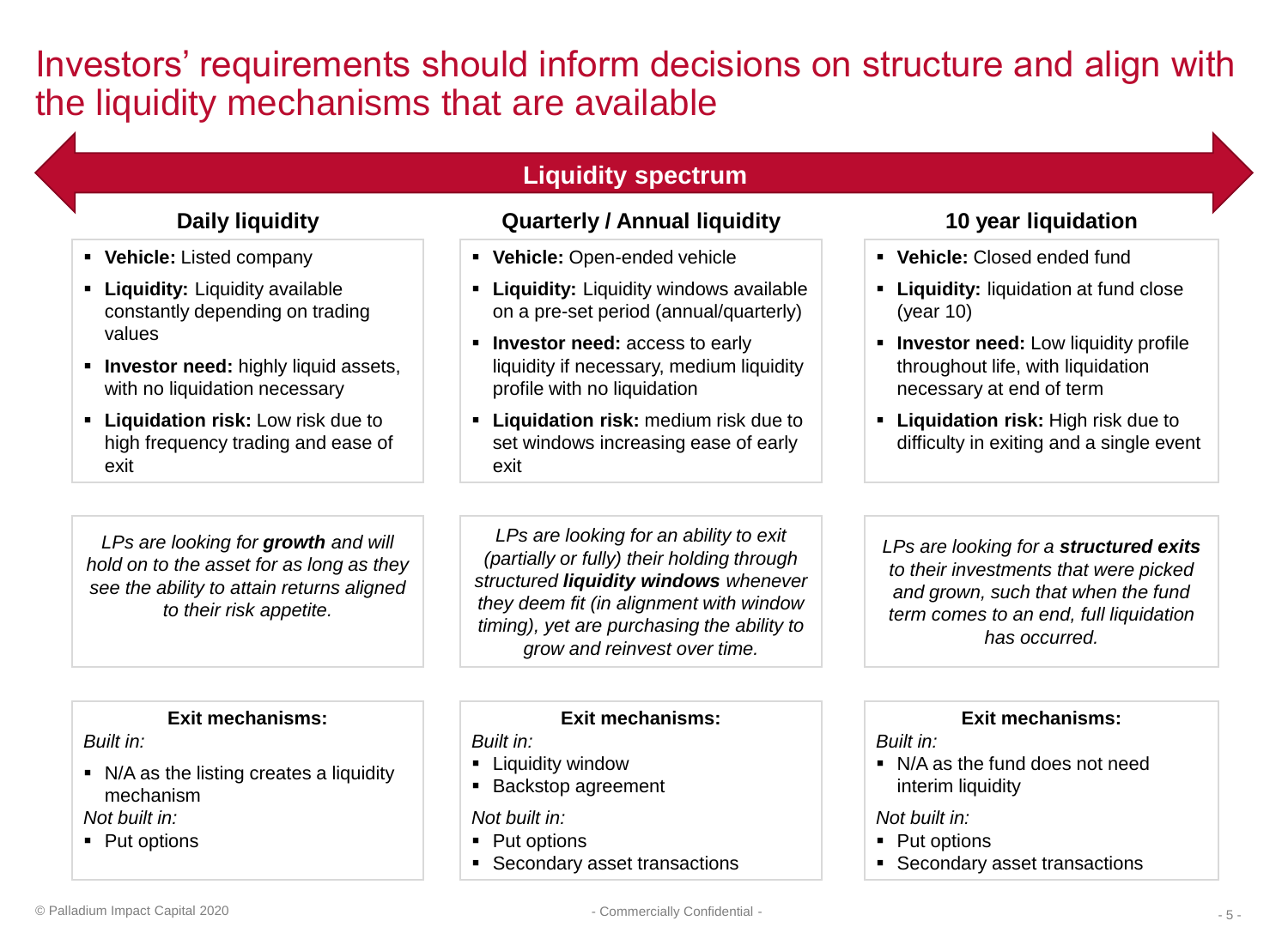## There is a implicit tension between complexity and investibility

#### **Overview**

There are implicit tensions between the need for tailored solutions and the need for standardisation to be aligned with the market. Investors would often like to have less restrictions around capital deployment to further align the investment terms to the market needs, yet often these restrictions are set by others and thus out of the manager's control. The more standardised the investment opportunity, the easier it is to meet these requirements. As such close ended funds are preferred, even when they may not meet the market needs as well.

|                     | <b>Closed-ended fund</b>                                                                                                                                                                                                                                                                                                                                                                                                                                                                                                                                                | <b>Open-ended fund</b>                                                                                                                                                                                                                                                                                                                                                                                                                                                                                                                                                                                                                                                                                                   |
|---------------------|-------------------------------------------------------------------------------------------------------------------------------------------------------------------------------------------------------------------------------------------------------------------------------------------------------------------------------------------------------------------------------------------------------------------------------------------------------------------------------------------------------------------------------------------------------------------------|--------------------------------------------------------------------------------------------------------------------------------------------------------------------------------------------------------------------------------------------------------------------------------------------------------------------------------------------------------------------------------------------------------------------------------------------------------------------------------------------------------------------------------------------------------------------------------------------------------------------------------------------------------------------------------------------------------------------------|
| Advantages          | <b>Duration:</b> the closed-ended nature mitigates liquidity<br>concerns<br><b>Investor perception:</b> Offers marketing advantage in that the<br>structure is highly familiar to investors<br><b>Incentives:</b> More straightforward alignment of incentives with<br>Vehicle team as compared to an open-ended fund<br>Valuation: No on-going valuation needs given the highly<br>defined entry and exit nature of the structure<br>Distribution: No IRR drag from unused cash, as cash is<br>called as needed and distributed immediately after asset<br>divestures. | <b>Duration:</b> More liquid than closed-ended structure only if strong<br>liquidity fundamentals exist (i.e. yield and/or secondary market for<br>participations). Moreover, investment duration is adjustable for<br>each particular investor given their flexibility to execute secondary<br>sales.<br><b>Fundraising:</b> Needs fundraising to scale but is not threatened by<br>fundraising cycles.<br>Patient capital: For invested companies, this provides for the<br>possibility of more patient capital.<br>• Asset Visibility: Investors could have visibility on future assets:<br>Secondary sales of participations: secondary investors could be<br>investing in existing assets held by primary investors |
| <b>Disadvantage</b> | <b>Duration:</b> Typical life of closed ended funds (i.e. 10 years)<br>$\blacksquare$<br>tends to be long for investors, but short for invested<br>companies.<br><b>Fundraising:</b> Intense fundraising cycles serve to be a drag<br>on operations and hence scalability becomes a challenge for<br>the fund manager.<br>Asset Visibility: Closed-ended funds typically work on a<br>"blind pool" basis and hence there is low visibility for investors<br>on future invested assets.                                                                                  | • Duration: Highly uncertain exit timeline for investors if assets are<br>illiquid (vs. defined exit in closed ended fund).<br>• Valuation: Critical and intensive valuation processes when raising<br>capital or to enable liquidity mechanisms.<br><b>Incentives:</b> Difficult to balance short term and long term<br>profitability, risk and growth incentives while aligning with<br>compensation for the Vehicle team. As an example, many YieldCos<br>failed as management pursued asset revenue and share price<br>growth at the expense of risk management and quality of assets.                                                                                                                               |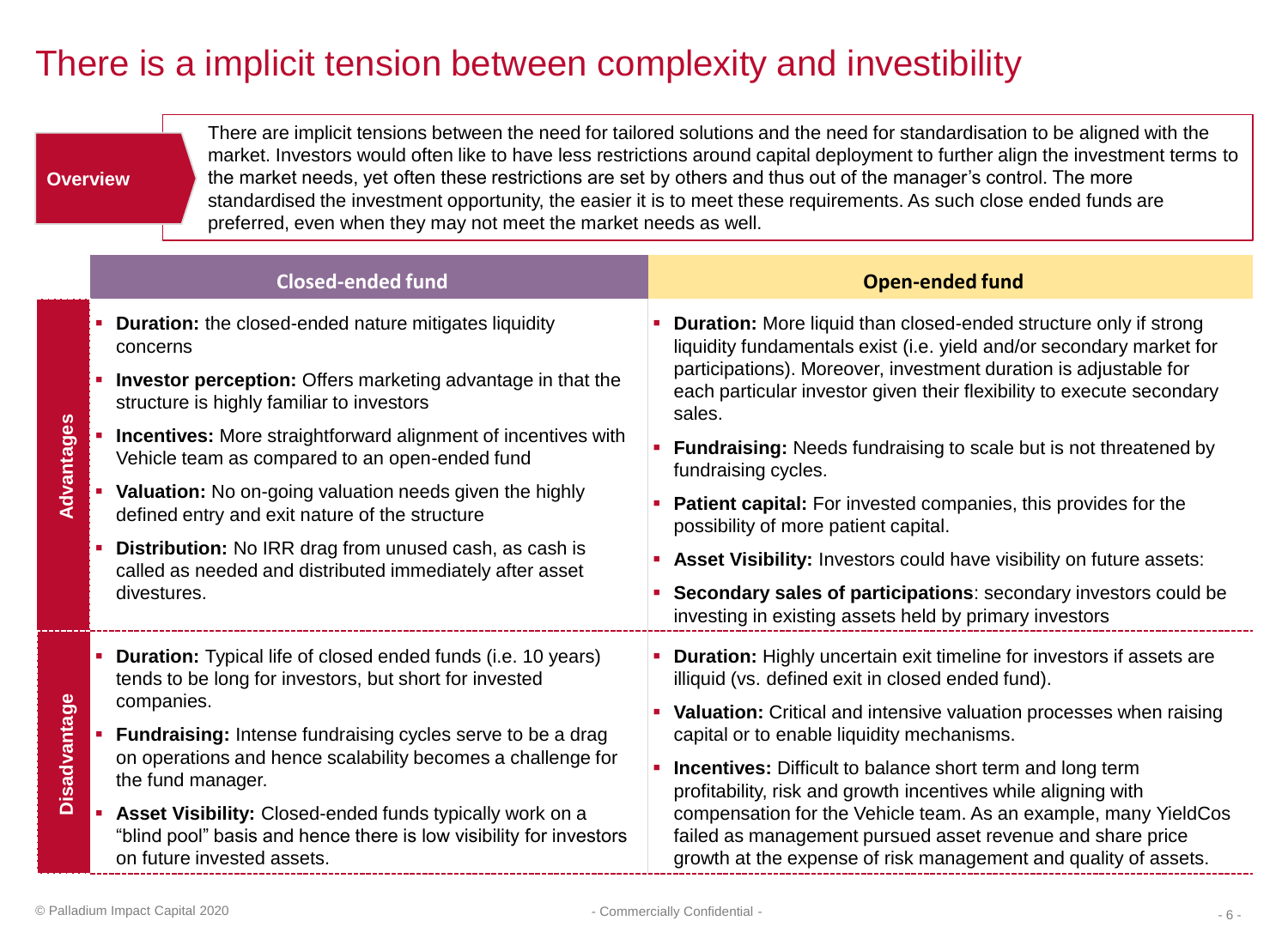## Liquidity routes in open-ended investment vehicles can be considered across two distinct levels

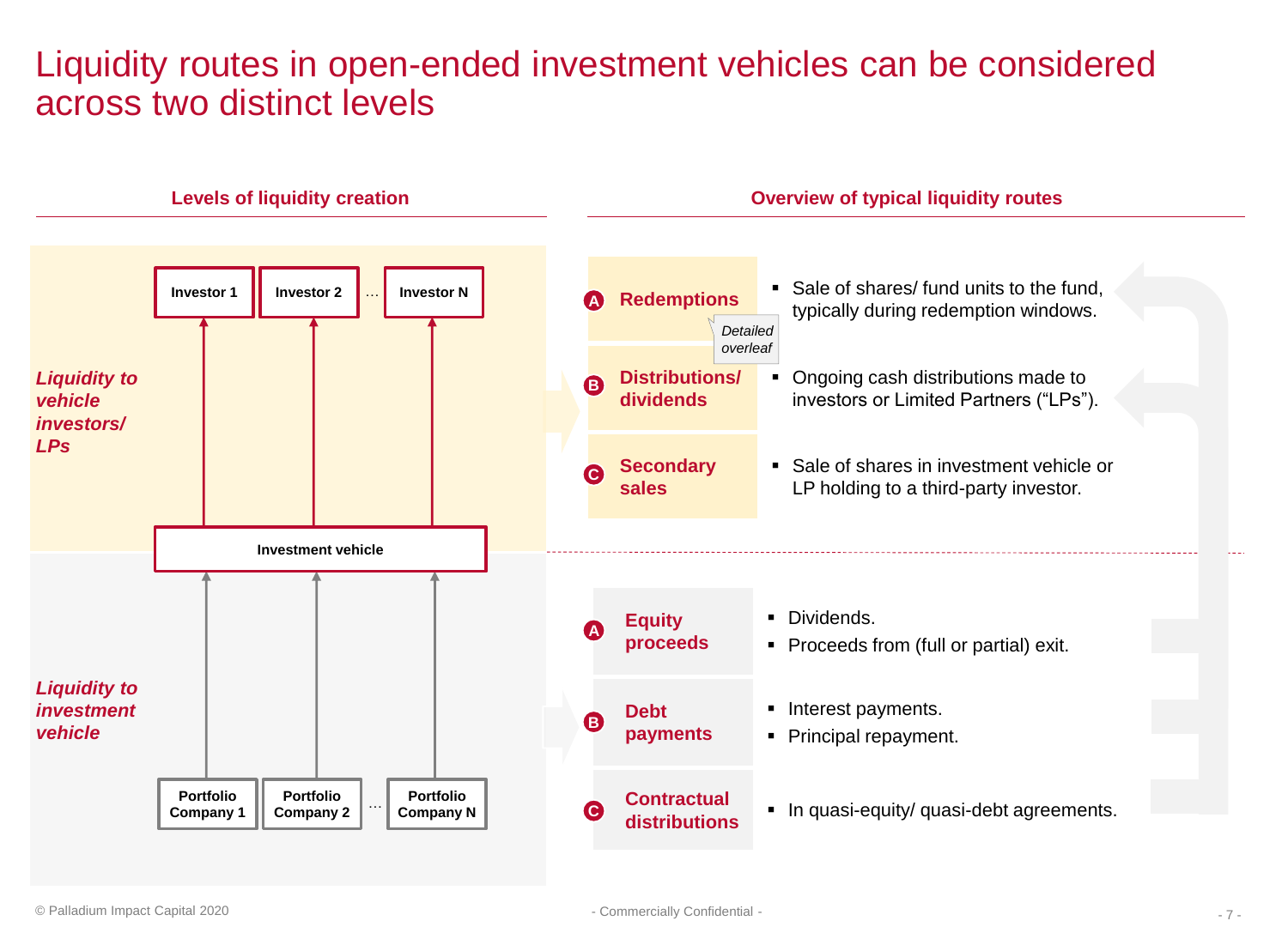## Redemption reserves are a common liquidity route at the Vehicle level

| <b>Facility</b><br><b>Strategy</b> |                                                                                                                                                                       | A dedicated redemption reserve account is created to provide liquidity for<br>investors in case of a redemption request. In summary:                                                                        | <b>Illustration of mechanism</b>                                                                    |  |
|------------------------------------|-----------------------------------------------------------------------------------------------------------------------------------------------------------------------|-------------------------------------------------------------------------------------------------------------------------------------------------------------------------------------------------------------|-----------------------------------------------------------------------------------------------------|--|
|                                    |                                                                                                                                                                       | $-$ Pre-agreed part of funds is set in a redemption reserve, that is available for<br>investors/ LPs for redemptions (held in cash or liquid assets).                                                       | <b>Investors</b>                                                                                    |  |
|                                    |                                                                                                                                                                       | - Investors/ LPs are allowed to request a redemption at pre-agreed redemption<br>windows (which can be monthly, quarterly or annual).                                                                       | Fund<br>Vehicle<br><b>Manager</b>                                                                   |  |
|                                    |                                                                                                                                                                       | - If several LPs request a redemption, available amounts (i.e. the redemption reserve<br>plus possibly further available cash) are distributed pro rata.                                                    | Portfolio                                                                                           |  |
|                                    |                                                                                                                                                                       | $-$ Following a redemption, the reserve is refilled.                                                                                                                                                        | <b>Redemption reserve</b>                                                                           |  |
|                                    |                                                                                                                                                                       | In order to encourage long-term investments, lock-up period are often agreed<br>(during which no redemption is available, and/or redemption discounts or fees<br>applicable over a certain period of time). | Cash<br>Investments                                                                                 |  |
|                                    |                                                                                                                                                                       | $-$ As an alternative to a funded redemption reserve a funding commitment by a<br>credible third party can also be sought.                                                                                  |                                                                                                     |  |
| <b>Key</b>                         |                                                                                                                                                                       | • Returns: Cash drag on returns, as part of the committed capital is held as cash or invested in (lower yielding) liquid assets.                                                                            |                                                                                                     |  |
| challenges                         |                                                                                                                                                                       | • Cost: For each redemption window, NAV needs to be established through a time-consuming/expensive valuation process.                                                                                       |                                                                                                     |  |
|                                    |                                                                                                                                                                       | <b>Effort</b> : Liquid investments need to be managed, further also larger redemption requests are managed in dialogue with LPs.                                                                            |                                                                                                     |  |
|                                    |                                                                                                                                                                       |                                                                                                                                                                                                             | • Size: In case of significant redemption requests, funds to meet all requests can be insufficient. |  |
| <b>Key benefits</b>                |                                                                                                                                                                       | Liquidity: The redemption reserve provides LPs with comfort of a possible future exit, when needed.                                                                                                         |                                                                                                     |  |
|                                    |                                                                                                                                                                       | <b>Long-term investments:</b> Lock-up period and/or redemption fees or discounts can encourage a long-term hold by LPs.                                                                                     |                                                                                                     |  |
| <b>Example</b>                     | • SFRE: A permanent capital vehicle supporting sustainability-focused financial institutions.                                                                         |                                                                                                                                                                                                             |                                                                                                     |  |
|                                    | - Vehicle provides liquidity via a reserve with quarterly liquidity windows, holding a 10% liquidity reserve of cash, cash equivalents and<br>other liquid funds.     |                                                                                                                                                                                                             |                                                                                                     |  |
|                                    | - SFRE has both a lock up period and applies staggered redemption fees if access to the window is requested within the first 10 years<br>of respective LP investment. |                                                                                                                                                                                                             |                                                                                                     |  |
|                                    |                                                                                                                                                                       |                                                                                                                                                                                                             |                                                                                                     |  |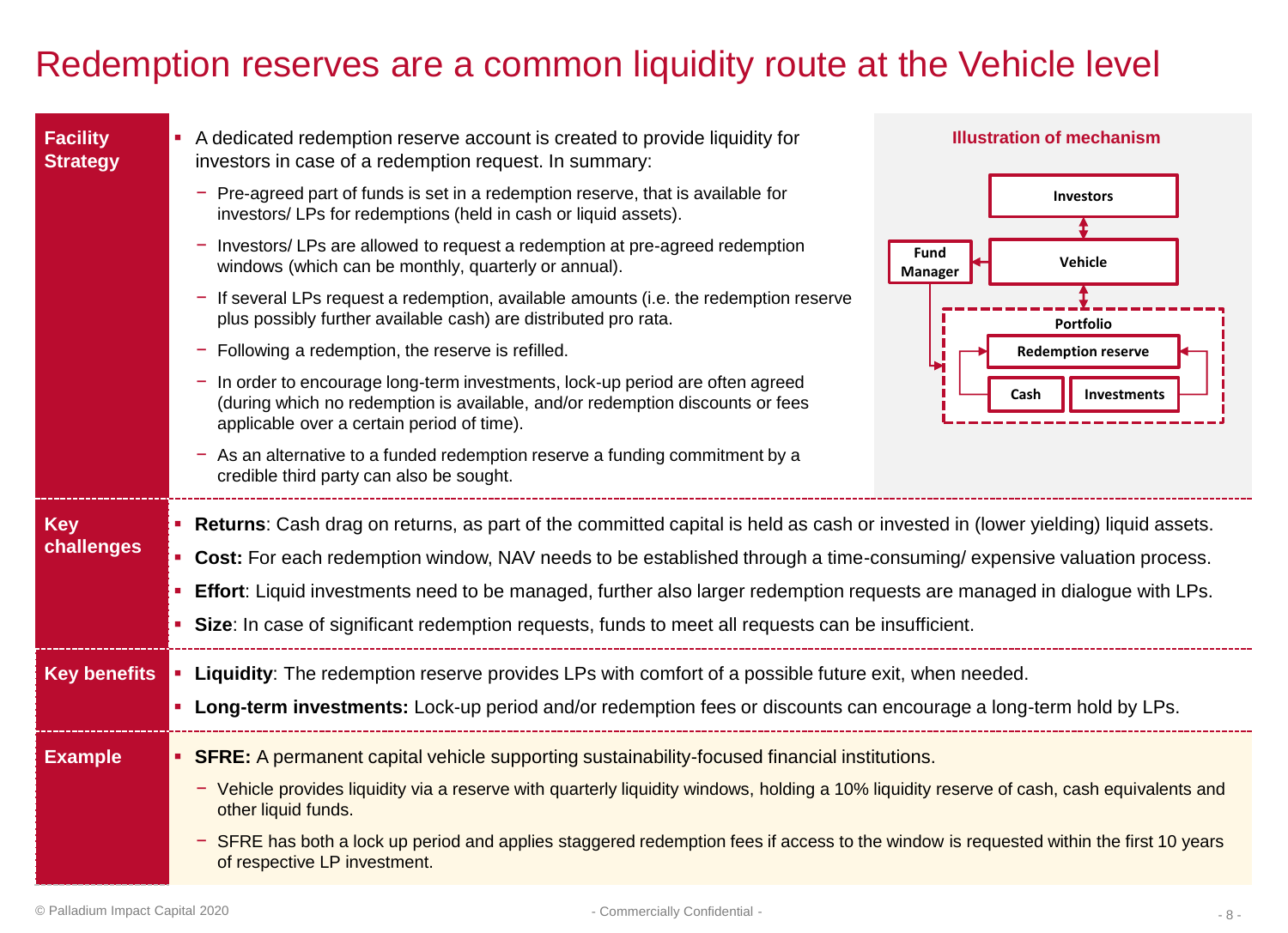## Liquidity mechanisms across various levels are set out below

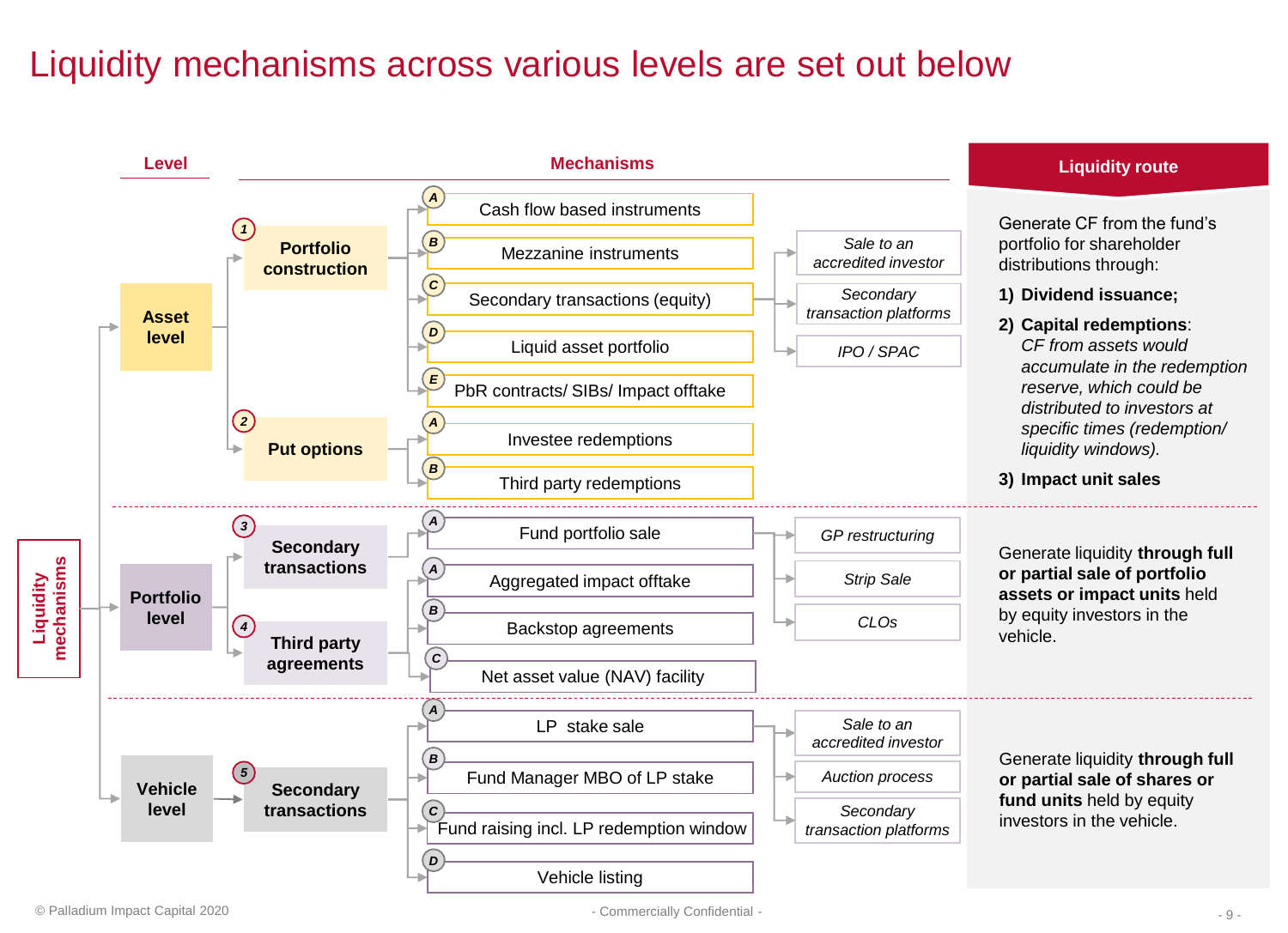

## Mechanisms available at the asset level

|    | <b>Mechanism</b>                                   | <b>Overview</b>                                                                                                                                    | <b>Challenges</b>                                                                                                               | <b>Benefits</b>                                                                                                    |
|----|----------------------------------------------------|----------------------------------------------------------------------------------------------------------------------------------------------------|---------------------------------------------------------------------------------------------------------------------------------|--------------------------------------------------------------------------------------------------------------------|
|    | 1A Cash flow<br><b>based</b><br><b>instruments</b> | Self liquidating debt instruments<br>producing cash flow                                                                                           | <b>*</b> Not context specific<br><b>*</b> Limited additionality<br>$\star$ Inflexible                                           | ✔ Structured, aligned self-<br>liquidating<br>$\checkmark$ De-risked (if collateralised)                           |
| 1B | <b>Mezzanine</b><br><b>instruments</b>             | Portfolio that is fully comprised of or<br>heavily weighted towards<br>instruments that combine<br>characteristics of debt with those of<br>equity | <b>*</b> Equity-like unpredictability of final cash<br>flows                                                                    | $\checkmark$ Predictable interest payments<br>$\checkmark$ Flexible<br>$\checkmark$ De-risked (if collateralisedl) |
|    | 1C Secondary<br>transactions                       | Exits of equity stakes                                                                                                                             | <b>*</b> Challenging to value<br><b>×</b> Unpredictable timing of liquidity                                                     | $\checkmark$ De-risked (primary investor<br>cycle)                                                                 |
| 1D | <b>Liquid asset</b><br>portfolio                   | Holdings of liquid public assets to<br>provide instant liquidity                                                                                   | <b>*</b> LP restrictions<br><b>*</b> Limited assets available<br>* Impact story compromised<br><b>*</b> Increased burdens       | $\checkmark$ Public market liquidity<br>$\checkmark$ Liquidity available at short-notice                           |
|    | 1E Impact offtake                                  | Selling the impact to an offset /<br>output purchaser as another avenue<br>for revenue                                                             | <b>*</b> Uncertain outcome<br><b>*</b> Limited saleable markets<br><b>*</b> Distracts from impact<br><b>*</b> Increased burdens | $\checkmark$ Improved liquidity at minimal<br>added cost                                                           |
| 2A | <b>Investee</b><br>redemptions                     | Liquidity accessed via the<br>exercising of a put option on the<br>security issued by the investee                                                 | <b>*</b> Difficult to enforce<br><b>*</b> More expensive<br><b>×</b> Suggestive of low conviction                               | $\checkmark$ Expedites liquidity event                                                                             |
|    | 2B Third party<br>redemption                       | Liquidity accessed via the<br>exercising of a put option on the<br>security issued by the investee,<br>against a 3 <sup>rd</sup> party             | <b>*</b> Limited issuer market<br><b>×</b> Discounted price<br><b>×</b> Suggestion of low conviction                            | $\checkmark$ Guarantees liquidity event<br>Discussed in more detail                                                |
|    | © Palladium Impact Capital 2020                    |                                                                                                                                                    | - Commercially Confidential -                                                                                                   | in the appendix<br>$-10-$                                                                                          |

- Commercially Confidential -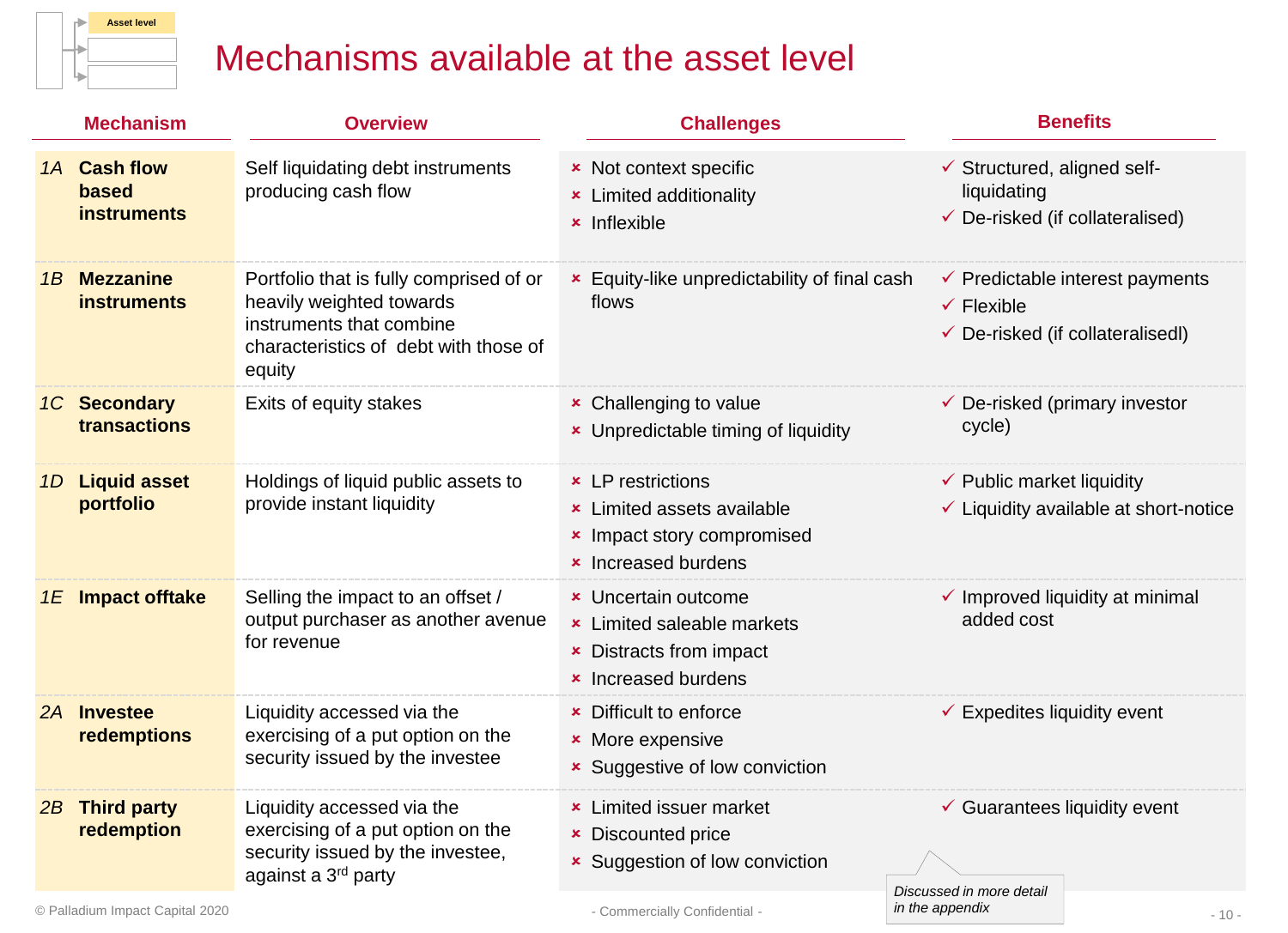

## Available at the portfolio level

|    | <b>Mechanism</b>                            | <b>Overview</b>                                                                                                                    | <b>Challenges</b>                                                                                                               | <b>Benefits</b>                                                                                   |
|----|---------------------------------------------|------------------------------------------------------------------------------------------------------------------------------------|---------------------------------------------------------------------------------------------------------------------------------|---------------------------------------------------------------------------------------------------|
| 3A | <b>Fund portfolio</b><br>sale               | Sale of the entire portfolio or a large<br>portion thereof in a single transaction                                                 | * Intensive valuation process<br><b>×</b> Uncertain outcome<br><b>*</b> Limited precedents                                      | $\checkmark$ De-risked (primary investor<br>cycle)<br>$\checkmark$ Visible and diversified assets |
| 4A | Aggregated<br>impact offtake                | Selling the aggregated impact to an<br>offset / output purchaser as another<br>avenue for revenue                                  | <b>*</b> Uncertain outcome<br><b>*</b> Limited saleable markets<br><b>×</b> Distracts from impact<br><b>×</b> Increased burdens | $\checkmark$ Improved liquidity at minimal<br>added cost                                          |
| 4B | <b>Backstop</b><br>agreements               | Liquidity provided by a 3 <sup>rd</sup> party<br>offering redemption windows,<br>typically at a discount after a lock up<br>period | <b>*</b> Difficult to find counterparty<br><b>*</b> Limited precedents<br><b>×</b> Discounted price                             | $\checkmark$ Guarantees liquidity event<br>✔ Provides downside protection                         |
| 4C | <b>Net asset</b><br>value (NAV)<br>facility | Liquidity provided through a<br>leveraged share buy-back                                                                           | <b>*</b> Limited liquidity<br><b>*</b> Limited precedents<br><b>*</b> Change of control issues<br><b>×</b> Mature assets        | $\checkmark$ No cash drag                                                                         |
|    | © Palladium Impact Capital 2020             |                                                                                                                                    | - Commercially Confidential -                                                                                                   | Discussed in more detail<br>in the appendix<br>$-11-$                                             |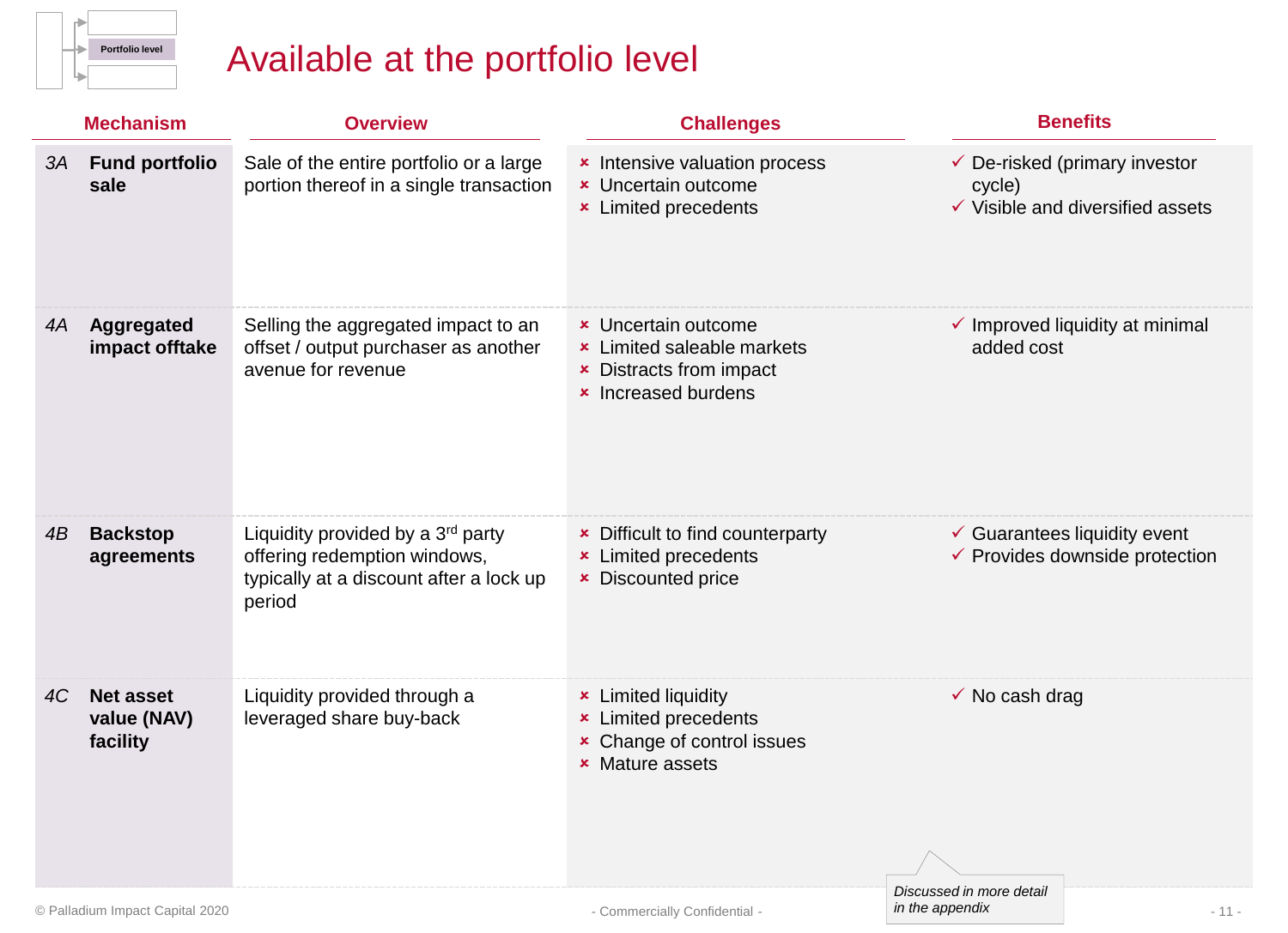| <b>Vehicle Level</b> |
|----------------------|

## Available at the vehicle level

|                                 | <b>Mechanism</b>                                    | <b>Overview</b>                                                                                                                      | <b>Challenges</b>                                                                                                                                        | <b>Benefits</b>                                                                                                                                                                |
|---------------------------------|-----------------------------------------------------|--------------------------------------------------------------------------------------------------------------------------------------|----------------------------------------------------------------------------------------------------------------------------------------------------------|--------------------------------------------------------------------------------------------------------------------------------------------------------------------------------|
| 5A                              | LP stake sale                                       | Liquidity provided by the sale of a<br>partial or full LP stake sale to a<br>secondary investor                                      | * Intensive valuation process<br><b>*</b> Uncertain outcome<br>* Unproven investor demand<br><b>*</b> Limited precedents<br><b>*</b> Unproven DD process | $\checkmark$ De-risked (primary investor<br>cycle)<br>$\checkmark$ Visible and diversified assets<br>$\checkmark$ Access retail investors<br>$\checkmark$ Bridge financing gap |
| 5B                              | <b>Fund Manager</b><br><b>MBO of LP</b><br>stake    | The fund manager agrees to provide<br>liquidity through a purchase of the LP<br>stake at a pre-agreed time, usually<br>with leverage | <b>*</b> Uncertain outcome<br><b>*</b> Unproven investor demand<br><b>*</b> Limited precedents<br><b>*</b> Unproven DD process                           | $\checkmark$ Visible and diversified assets<br>$\checkmark$ Regulatory support<br>$\checkmark$ Access retail investors                                                         |
|                                 | 5C Fund raising<br>incl. LP<br>redemption<br>window | Set fund raising periods, whereby the<br>use of proceeds is split between<br>growth equity and redemption<br>windows                 | <b>*</b> Cap raise dependant<br><b>x</b> Lack of investor appetite<br><b>× Complex</b><br>* Intensive valuation process                                  | $\checkmark$ Visible, mature assets<br>$\checkmark$ No cash drag                                                                                                               |
| <b>Vehicle</b><br>5D<br>listing |                                                     | Liquidity provided by secondary LP<br>stake sales in the public markets after<br>listing the vehicle                                 | <b>*</b> Market driven liquidity<br><b>*</b> Price volatility<br>× Uncontrollable outflows<br><b>*</b> High costs                                        | $\checkmark$ Low minimum investment<br>$\checkmark$ Liquidity bridge<br>✔ Accessibility and governance                                                                         |
|                                 | © Palladium Impact Capital 2020                     |                                                                                                                                      | - Commercially Confidential -                                                                                                                            | Discussed in more detail<br>in the appendix<br>$-12-$                                                                                                                          |

- 12 -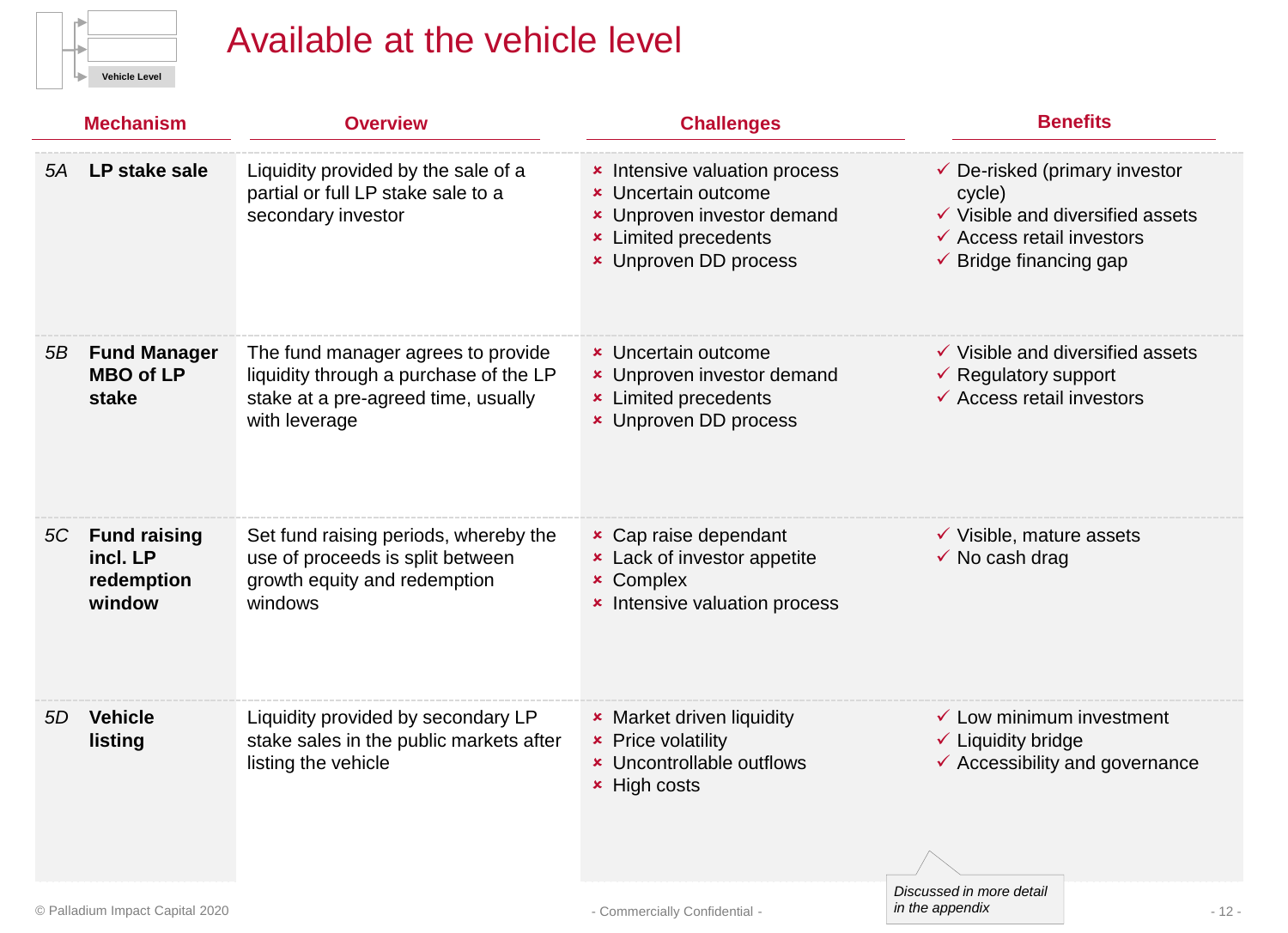## Conclusion

#### **Key recommendations include:**

# *A*

#### **Evaluate if the vehicle structure is fit for purpose**

- Whilst an evergreen nature addresses key challenges faced by potential investees, might other options be more appropriate?
- Open-ended vehicles need further governance structures/ aligned incentives and may limit the investor universe, yet it will ensure flexibility and a lack of a forced exit event, often with inopportune timing from a financial and impact perspective.
- Longer (but fixed) term vehicles may address the same underlying challenges, yet still create forced exits when running up against the hard tenor and as such would only partly overcome the challenges.
- Thus it is important to weigh up the need for a wide prospective investor base, the investee's need for patient capital and the tension between ensuring the best exit and proactively incentivising that exit. As such further structure evaluation is necessary.



#### **Work closely with asset owners to identify and loosen investment restrictions**

- Identify the key factors that help inform these restrictions in conjunction with the boards / trustees, etc.
- Identify what proof points are necessary and what evidence could be used to ensure a better alignment between capital demand and supply.
- Find areas that are using developed markets constraints and ensure context specificity is built in.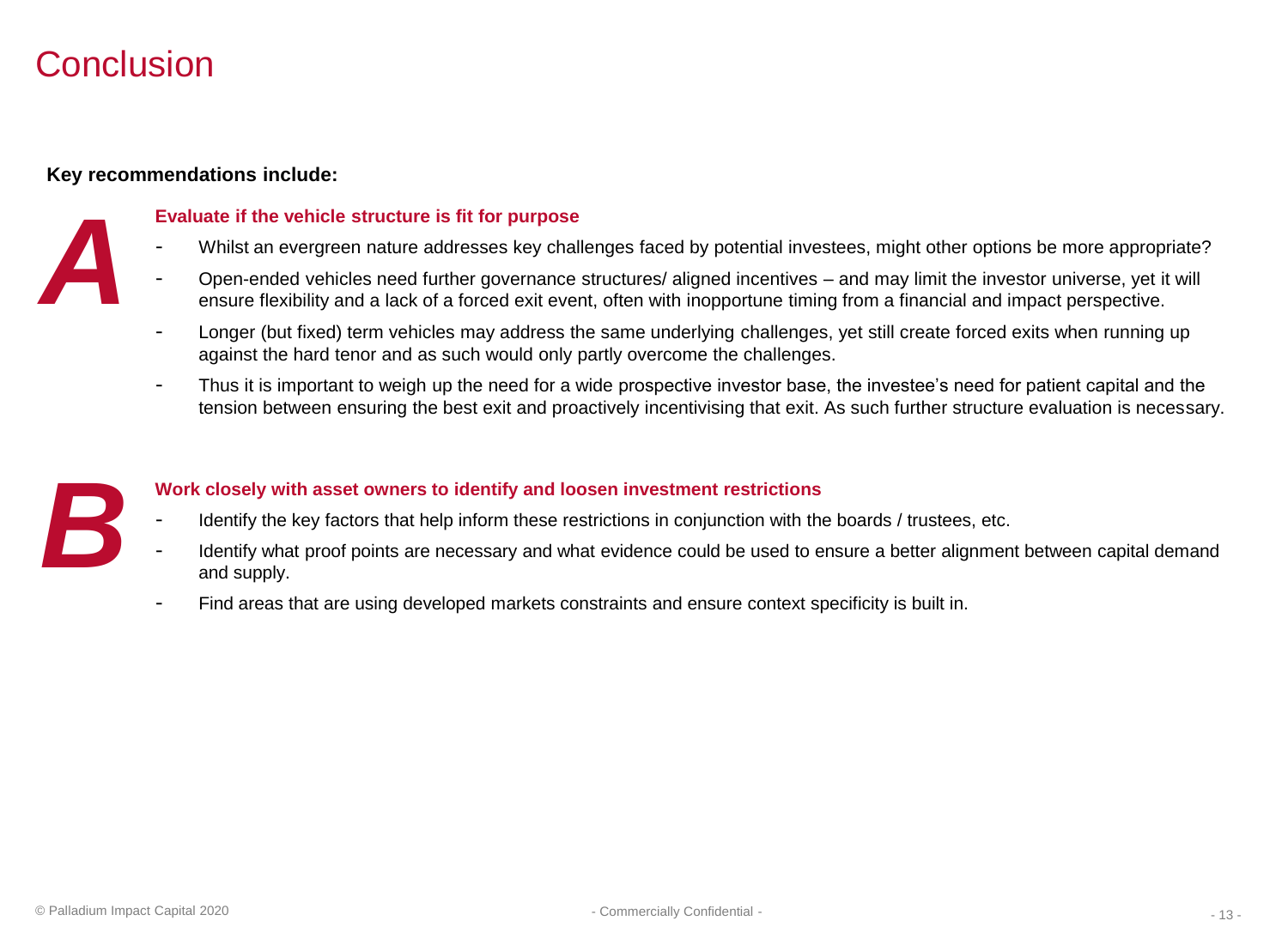

# Appendix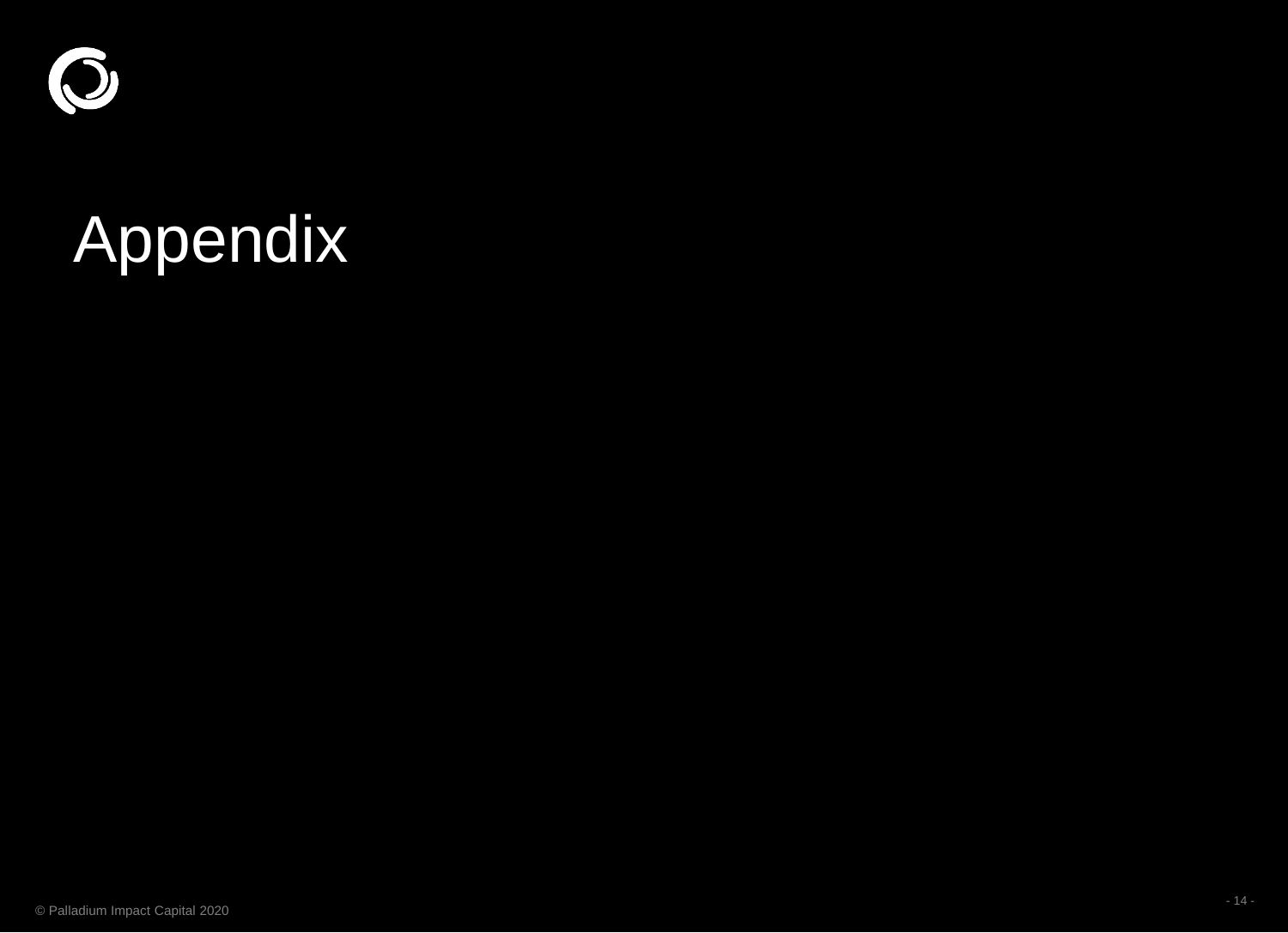## 14) Portfolio Construction - Cash flow based instruments

| <b>Facility</b><br><b>Strategy</b> | <b>Overview:</b> Invest using debt heavy instruments which produce a<br>steady cash flow.<br>Mechanism: The portfolio of debt ensures a steady and<br>predictable cash flow of interest and principal. The return of<br>capital by investees can then be distributed back to the<br>investors. Due to instruments used the predictability of cash<br>flows will be much higher and collateral can be used to ensure<br>the recovery of principal in the predetermined time frame.<br>Alternative: a reinvestment clause, when reinvesting returns<br>from the various investments (incl. equity), this must be into debt<br>like investments which produces a steady and predictable cash<br>flow in order to meet investors liquidity requirements. | <b>Illustration of potential mechanism</b><br>Investors<br>Vehicle<br><b>Interest payments</b><br><b>Principal repayment</b><br>Proceeds from secondary debt sale<br><b>Debt instruments</b> |  |
|------------------------------------|------------------------------------------------------------------------------------------------------------------------------------------------------------------------------------------------------------------------------------------------------------------------------------------------------------------------------------------------------------------------------------------------------------------------------------------------------------------------------------------------------------------------------------------------------------------------------------------------------------------------------------------------------------------------------------------------------------------------------------------------------|----------------------------------------------------------------------------------------------------------------------------------------------------------------------------------------------|--|
| <b>Key</b><br>challenges           | Context specific: Debt in this instance behaves much like equity, it is often seen as being venture debt and therefore lacking<br>in predictability of cash flows and stability.<br>Additionality: The additionality thereof is particularly lacking as the need for collateral makes is very similar to bank debt and<br>excludes a large part of the potential pipeline.<br>Inflexibility: This decreases the flexibility of the fund to be able to meet the needs of the investee and further help them scale                                                                                                                                                                                                                                     |                                                                                                                                                                                              |  |
| <b>Key</b><br><b>benefits</b>      | Structured, aligned liquidity: Private debt investments produce a steady and predictable cash flow in order to meet investors<br>liquidity requirements.<br>De-risked: Collateral can be used to ensure the recovery of principal in the predetermined time frame, if cash flows are<br>unattainable.                                                                                                                                                                                                                                                                                                                                                                                                                                                |                                                                                                                                                                                              |  |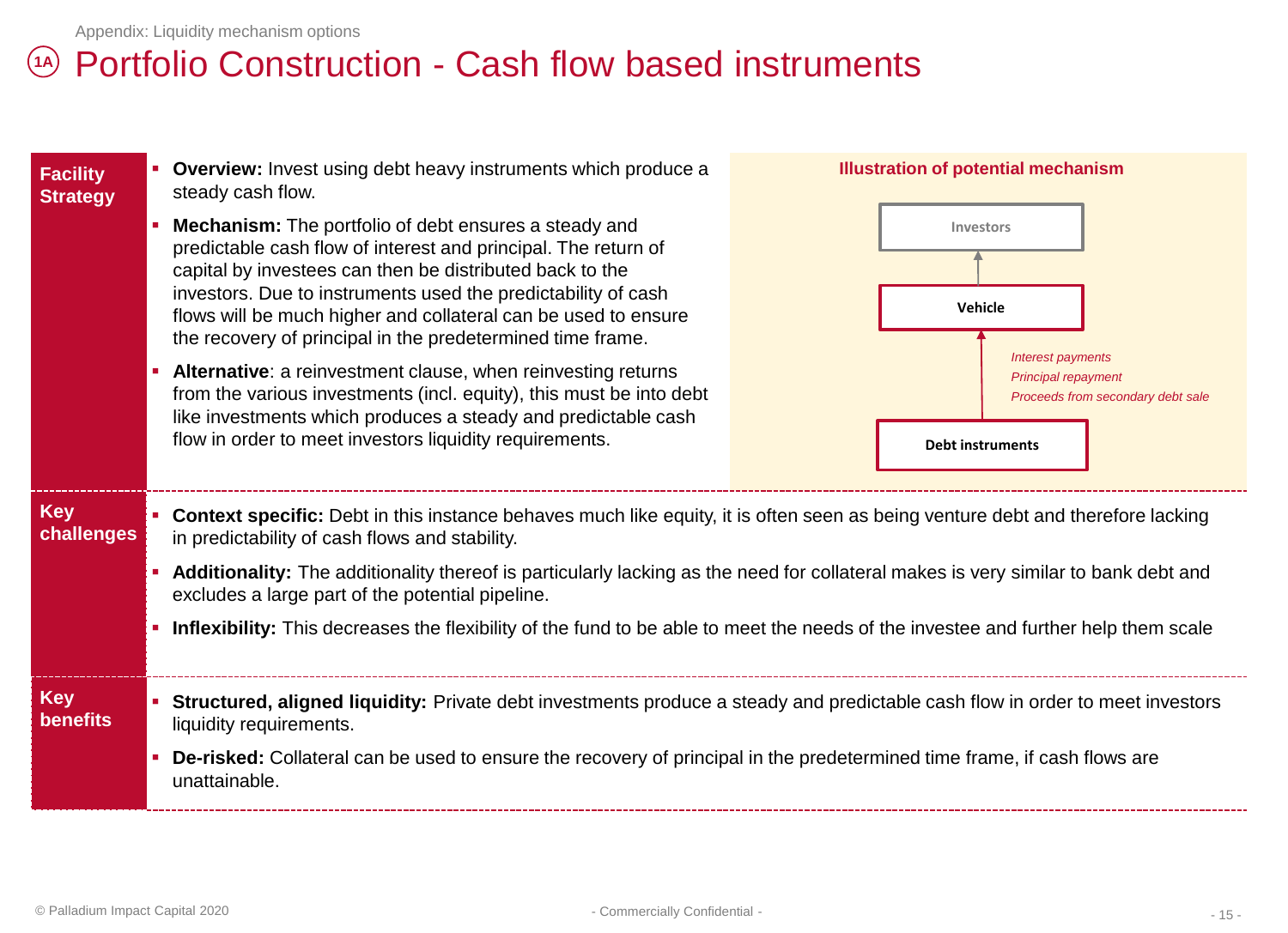## Portfolio Construction - mezzanine instruments **1B**

| <b>Facility</b><br><b>Strategy</b> | <b>Overview:</b> Invest using mezzanine instruments which<br>produce a cash flow as well as allow for kickers                                                                                                                                                                                                                                                                                                                                                                                                                  | <b>Illustration of potential mechanism</b>                                                                                                                                                                                    |  |
|------------------------------------|--------------------------------------------------------------------------------------------------------------------------------------------------------------------------------------------------------------------------------------------------------------------------------------------------------------------------------------------------------------------------------------------------------------------------------------------------------------------------------------------------------------------------------|-------------------------------------------------------------------------------------------------------------------------------------------------------------------------------------------------------------------------------|--|
|                                    | <b>Mechanism:</b> The portfolio of mezz ensures a cash flow of<br>interest and principal, as well as gives the opportunity for<br>equity like returns from the kickers. The return of capital by<br>investees can then be distributed back to the investors. Due<br>to instruments used the predictability of cash flows will be<br>much higher and collateral can be used to ensure the<br>recovery of principal in the predetermined time frame. Then,<br>further upside can be generated by the use of<br>kickers/warrants. | Investors<br>Vehicle<br><b>Proceeds from kickers</b><br><b>Interest payments</b><br>Dividends (where applicable)<br><b>Principal repayment</b><br>Proceeds from secondary debt sale<br><b>Equity like</b><br><b>Debt like</b> |  |
|                                    | <b>Alternative: N/A</b>                                                                                                                                                                                                                                                                                                                                                                                                                                                                                                        | (30%)<br>(70%)                                                                                                                                                                                                                |  |
| <b>Key</b><br>challenges           | Equity-like unpredictability of final cash flows: Mezzanine instruments in this instance can behave much like equity, it is<br>often seen as being venture debt and therefore lacking in predictability of cash flows and stability.                                                                                                                                                                                                                                                                                           |                                                                                                                                                                                                                               |  |
| <b>Key benefits</b>                | Predictable interest payments: The private debt-like investments produce a steady and predictable cash flow in order to<br>meet investors liquidity requirements. Then the equity like kickers produce further upside.                                                                                                                                                                                                                                                                                                         |                                                                                                                                                                                                                               |  |
|                                    | <b>Flexibility:</b> The additionality and flexibility thereof is apparent as the instrument is flexible and context specific.                                                                                                                                                                                                                                                                                                                                                                                                  |                                                                                                                                                                                                                               |  |
|                                    | De-risked: Collateral can be used to ensure the recovery of principal in the predetermined time frame, if cash flows are<br>unattainable.                                                                                                                                                                                                                                                                                                                                                                                      |                                                                                                                                                                                                                               |  |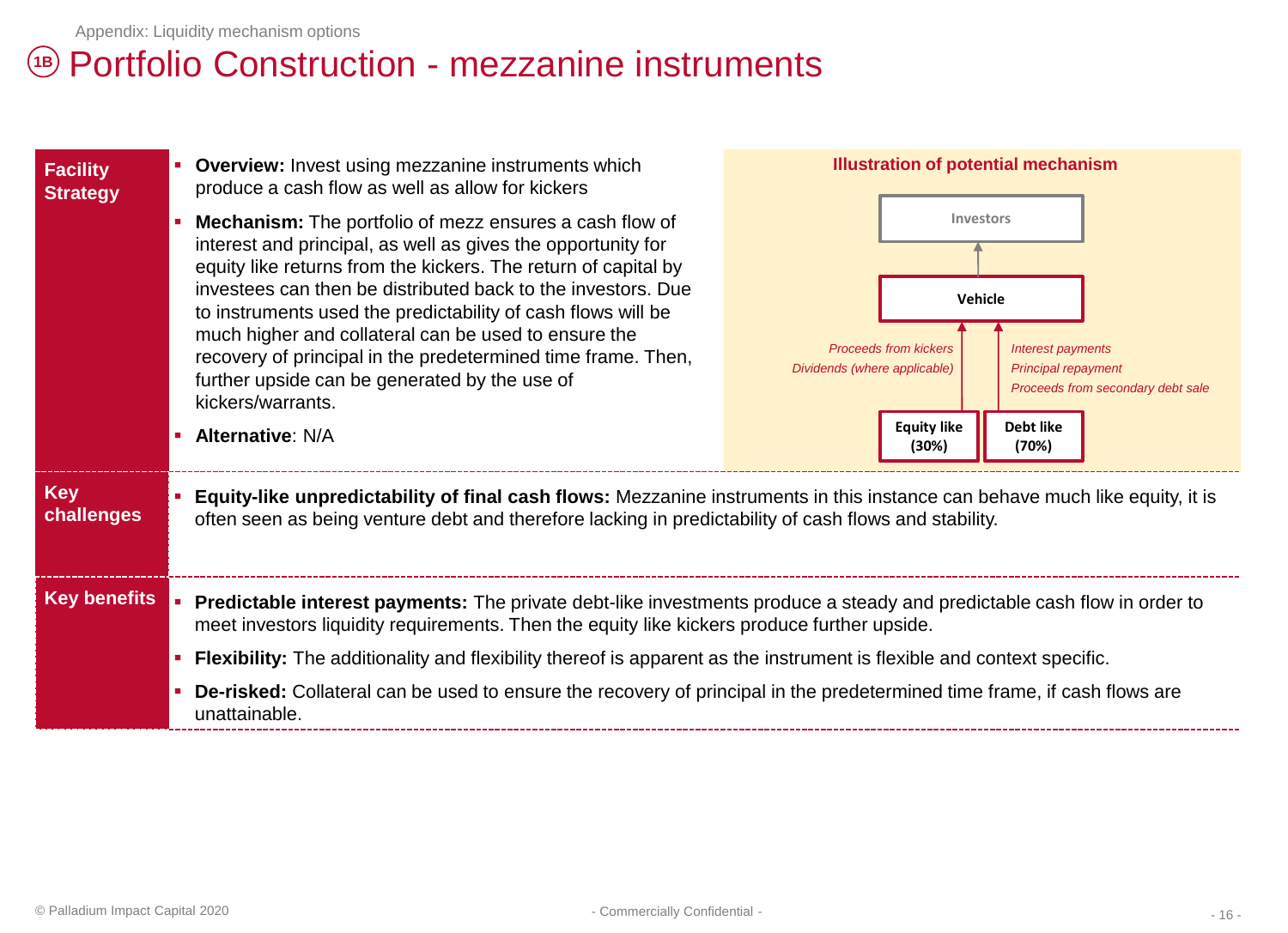## <sup>1c</sup> Secondaries market - Asset secondaries sale (equity)

| <b>Facility</b><br><b>Strategy</b>              | <b>Overview:</b> Sell an asset to a secondaries investor either<br>directly to an accredited investor or through a platform.<br><b>Mechanism:</b> The secondary purchaser will purchase an<br>existing investment currently on the balance sheets of the<br>open ended vehicle, thus providing liquidity to their original<br>investors.<br>Alternative: A) IPO / SPAC - A SPAC is a listed holding<br>company without any assets. The SPAC then finds a private<br>target company and purchases shares therein. Thus the LPs<br>would then have indirectly taken the private company public<br>and would have access to liquid holdings of a private                                                                | <b>Illustration of potential mechanism</b><br>Investors<br>Vehicle<br>Proceeds from asset sale<br>Dividends (where applicable)<br><b>Equity</b> |
|-------------------------------------------------|----------------------------------------------------------------------------------------------------------------------------------------------------------------------------------------------------------------------------------------------------------------------------------------------------------------------------------------------------------------------------------------------------------------------------------------------------------------------------------------------------------------------------------------------------------------------------------------------------------------------------------------------------------------------------------------------------------------------|-------------------------------------------------------------------------------------------------------------------------------------------------|
| <b>Key</b><br>challenges<br><b>Key benefits</b> | company, an IPO is the opposite way around. B) Current LP<br>purchases the asset out of the fund<br><b>Challenging to value:</b> Critical and intensive valuation processes<br>Unpredictable timing of liquidity: Liquidity is dependent on ensuring an agreement, therefore it cannot be guaranteed<br>and the context is important. The African Agri sector has struggled to produce exits that are not trade sales; as such, IPOs<br>and SPACs are very unlikely.<br>De-risked (primary investor cycle): Secondary investors will be investing fully in existing assets held by primary investors,<br>thus the assets have had a period to mature and benefit from financing and support and thus are less risky. |                                                                                                                                                 |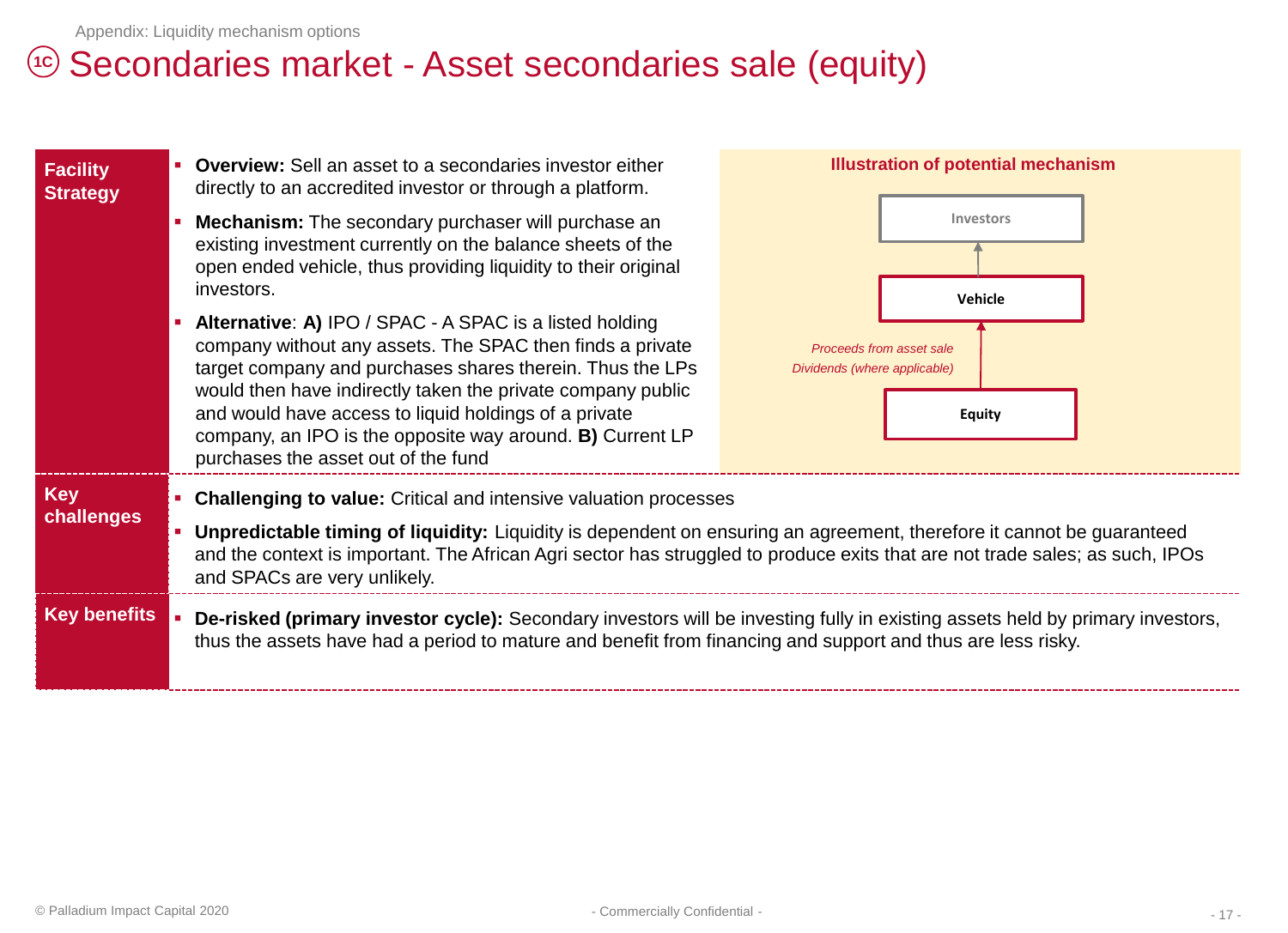## **<sup>10</sup>** Portfolio Construction - Liquid asset portfolio

| <b>Facility</b><br><b>Strategy</b> | • Overview: Combined the high impact private portfolio with<br>an 'aligned impact' or sustainability oriented portfolio of<br>public equities<br>Mechanism: Building and holding a portfolio which has a<br>large portion of liquid assets. This allows investors to access<br>the liquidity of the public markets for sale of assets at any<br>point that liquidity is necessary for LPs.<br><b>Alternative: N/A</b> | <b>Illustration of potential mechanism</b><br>Investors<br>Vehicle<br>Proceeds from asset sale / Principal<br>Proceeds from asset sale<br>repayment<br>Dividends / interest (where applicable)<br>Dividends / interest (where applicable)<br><b>Public</b><br>Private<br>investments<br>investments<br>(70%)<br>(30%) |  |
|------------------------------------|-----------------------------------------------------------------------------------------------------------------------------------------------------------------------------------------------------------------------------------------------------------------------------------------------------------------------------------------------------------------------------------------------------------------------|-----------------------------------------------------------------------------------------------------------------------------------------------------------------------------------------------------------------------------------------------------------------------------------------------------------------------|--|
| <b>Key</b><br>challenges           | • LP restrictions: LPs may have restrictions on their ability to hold these types of assets, or if they are they may have been<br>looking at this structure as a way to diversify away from public assets (Listed assets).                                                                                                                                                                                            |                                                                                                                                                                                                                                                                                                                       |  |
|                                    | <b>- Limited assets available:</b> There are limited listed assets available that would meet the requirements, such as geography<br>and thematic, as public markets are nascent in many of there markets                                                                                                                                                                                                              |                                                                                                                                                                                                                                                                                                                       |  |
|                                    | Impact story compromised: The Impact angle would be diminished as there would be a focus on listed assets, meaning<br>that the additionality and investment stage would be minimised                                                                                                                                                                                                                                  |                                                                                                                                                                                                                                                                                                                       |  |
|                                    | <b>Expense/ regulatory burden:</b> Further regulatory and legal requirements would apply as well as a further expense burden.                                                                                                                                                                                                                                                                                         |                                                                                                                                                                                                                                                                                                                       |  |
| <b>Key benefits</b>                | Public market liquidity: The public market liquidity would transfer to a large portion of the fund and thus would provide<br>liquidity to investors.                                                                                                                                                                                                                                                                  |                                                                                                                                                                                                                                                                                                                       |  |
|                                    | Liquidity available at short-notice: Liquidity would be available at any point necessary and thus flexible liquidity would be<br>constantly available.                                                                                                                                                                                                                                                                |                                                                                                                                                                                                                                                                                                                       |  |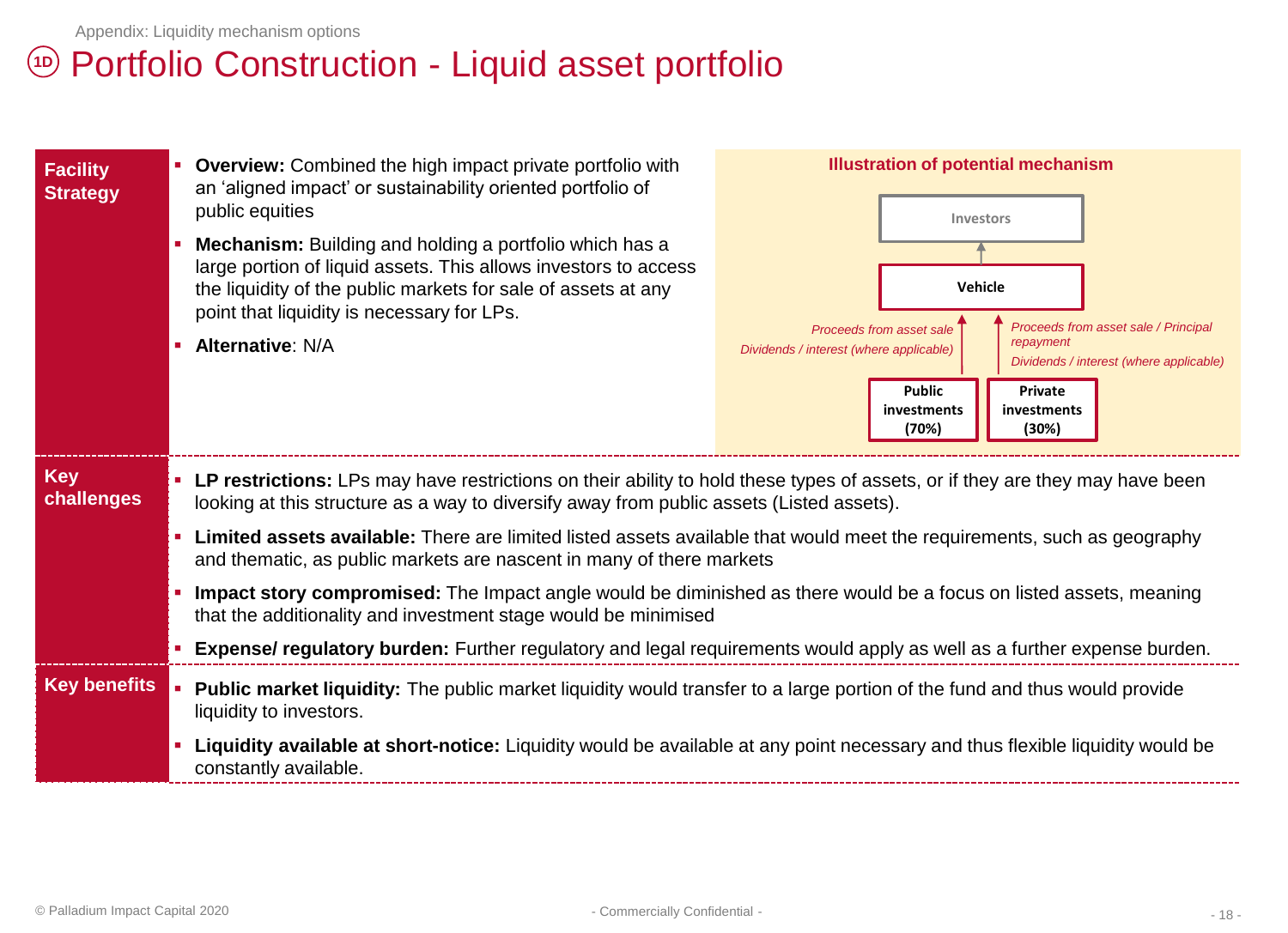## Portfolio Construction - PbR contracts/ SIBs/ Impact offtake **1E**

| <b>Facility</b><br><b>Strategy</b> |                                                                                                                                                             | <b>Overview:</b> Portfolio company focus on sustainably providing<br>a product that also decreases carbon (or equivalent) which<br>is saleable.                                                                                                                                                                                                                                                                                                                                                      | <b>Illustration of potential mechanism</b><br>Investors                                                                                                                                                         |  |
|------------------------------------|-------------------------------------------------------------------------------------------------------------------------------------------------------------|------------------------------------------------------------------------------------------------------------------------------------------------------------------------------------------------------------------------------------------------------------------------------------------------------------------------------------------------------------------------------------------------------------------------------------------------------------------------------------------------------|-----------------------------------------------------------------------------------------------------------------------------------------------------------------------------------------------------------------|--|
|                                    |                                                                                                                                                             | <b>Mechanism:</b> Building and holding a company which sells a<br>product or service an also provides for an opportunity to sell<br>the impact, such as carbon or equivalent, to a structed<br>market An example of this may be a sustainable forestry<br>company that has the ability to sell the output (hard wood)<br>and the impact (carbon offsets). These offsets can be sold to<br>the market and the earnings used as liquidity to LPs. Such a<br>purchaser could be an airline for example. | <b>Vehicle</b><br>Proceeds from asset sale / Principal<br>Proceeds from sale of impact, e.g.<br>repayment<br>carbon credits<br>Dividends / interest (where applicable)<br><b>Investee X</b><br><b>Portfolio</b> |  |
|                                    |                                                                                                                                                             | <b>Alternative: N/A</b>                                                                                                                                                                                                                                                                                                                                                                                                                                                                              | Impact                                                                                                                                                                                                          |  |
| <b>Key</b><br>challenges           |                                                                                                                                                             | • Uncertain outcome: There is no guarantee that the outcome will be achieved and liquidity accessed at a specified point in<br>time.                                                                                                                                                                                                                                                                                                                                                                 |                                                                                                                                                                                                                 |  |
|                                    |                                                                                                                                                             | Limited saleable markets: There are limited markets available to sell this impact                                                                                                                                                                                                                                                                                                                                                                                                                    |                                                                                                                                                                                                                 |  |
|                                    |                                                                                                                                                             | <b>Distracts from impact:</b> The Impact angle would be diminished as there would be a focus on offsetting rather than<br>decreasing carbon for instance.                                                                                                                                                                                                                                                                                                                                            |                                                                                                                                                                                                                 |  |
|                                    |                                                                                                                                                             | Expense/ regulatory burden: Further regulatory and legal requirements would apply as well as a further expense burden<br>and capabilities necessary for M&E and market access and verification.                                                                                                                                                                                                                                                                                                      |                                                                                                                                                                                                                 |  |
| <b>Key benefits</b>                | Improved liquidity at minimal added cost: There would be an additional form of liquidity and earnings that could be<br>accessed at limited additional cost. |                                                                                                                                                                                                                                                                                                                                                                                                                                                                                                      |                                                                                                                                                                                                                 |  |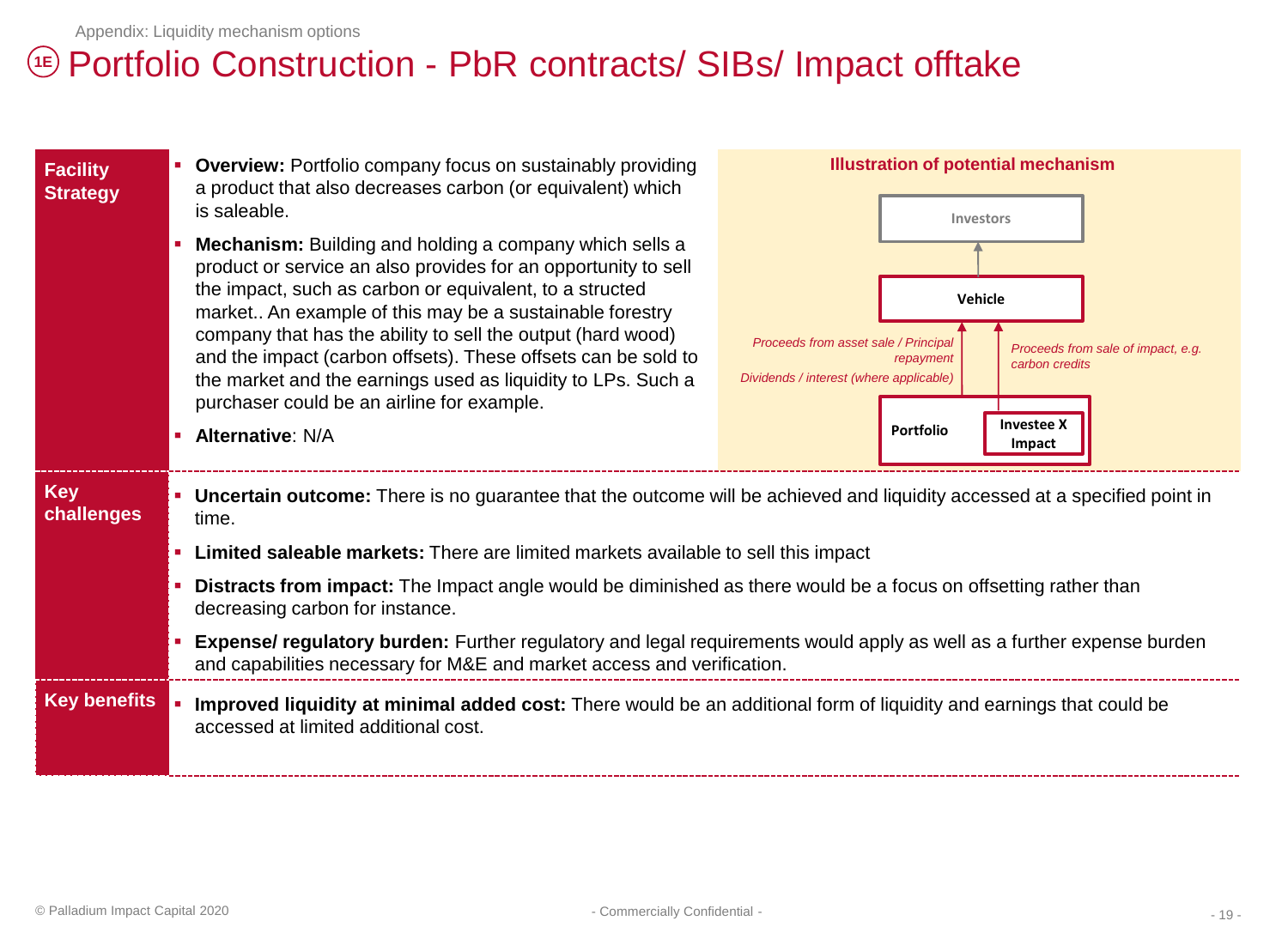## Put option - Investee redemptions **2A**

| Facility<br><b>Strategy</b> | <b>Overview:</b> an instrument which gives the holder the right to<br>sell an asset, at a specified price, by a specified date to the<br>writer of the put, in this case the management of the<br>portfolio company.<br><b>Mechanism:</b> Building a put option into the purchase<br>agreement provides the fund manager the option to sell the<br>stake to the management of the portfolio company if they<br>have failed to provide an exit at the agreed upon time. This<br>would look to ensure liquidity at a predetermined time and<br>value from the outset of the acquisition.<br><b>Alternative: N/A</b> | <b>Illustration of potential mechanism</b><br>Investors<br>Vehicle<br>Proceeds from asset sale / Principal<br>Proceeds from call of put option<br>repayment<br>Dividends / interest (where applicable)<br>Portfolio<br><b>Investee X</b> |  |
|-----------------------------|-------------------------------------------------------------------------------------------------------------------------------------------------------------------------------------------------------------------------------------------------------------------------------------------------------------------------------------------------------------------------------------------------------------------------------------------------------------------------------------------------------------------------------------------------------------------------------------------------------------------|------------------------------------------------------------------------------------------------------------------------------------------------------------------------------------------------------------------------------------------|--|
| <b>Key</b><br>challenges    | Difficult to enforce: There is no guarantee that the management team will have the ability to provide liquidity at the<br>specified point in time, thus enforceability is difficult.<br><b>More expensive:</b> This would decrease the bargaining power during negotiations, potentially leading to a higher value being<br>placed on the acquisition multiple.                                                                                                                                                                                                                                                   |                                                                                                                                                                                                                                          |  |
|                             | Suggestive of low conviction: The purchase of a put option is interpreted as a negative sentiment about the future value<br>of the underlying stock                                                                                                                                                                                                                                                                                                                                                                                                                                                               |                                                                                                                                                                                                                                          |  |
| <b>Key benefits</b>         | thereof.                                                                                                                                                                                                                                                                                                                                                                                                                                                                                                                                                                                                          | <b>Expedites liquidity event:</b> There would be further impetus to ensure an exit or liquidity event before the agreed maturity                                                                                                         |  |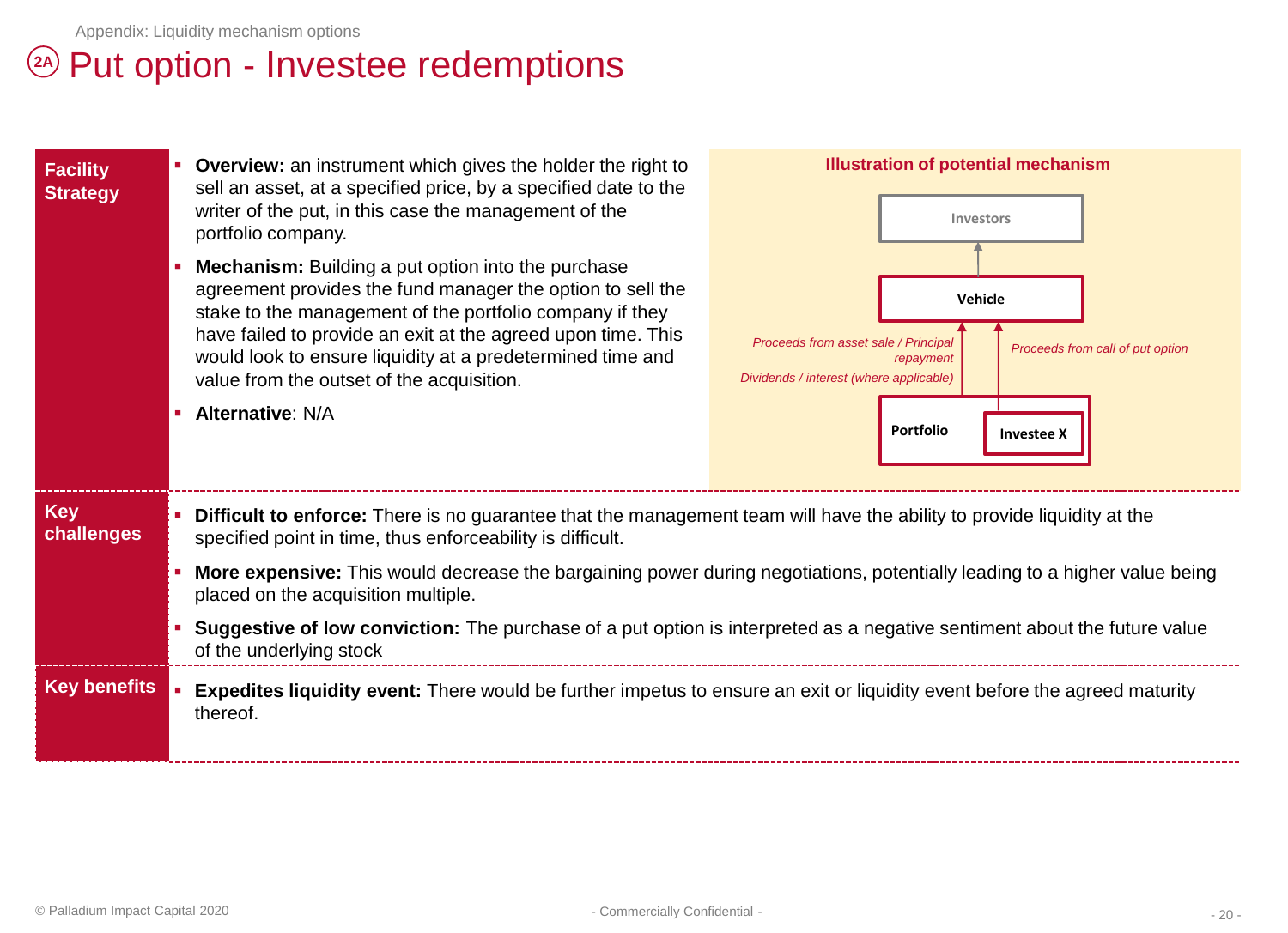## <sup>2B</sup> Put option - 3<sup>rd</sup> party redemptions

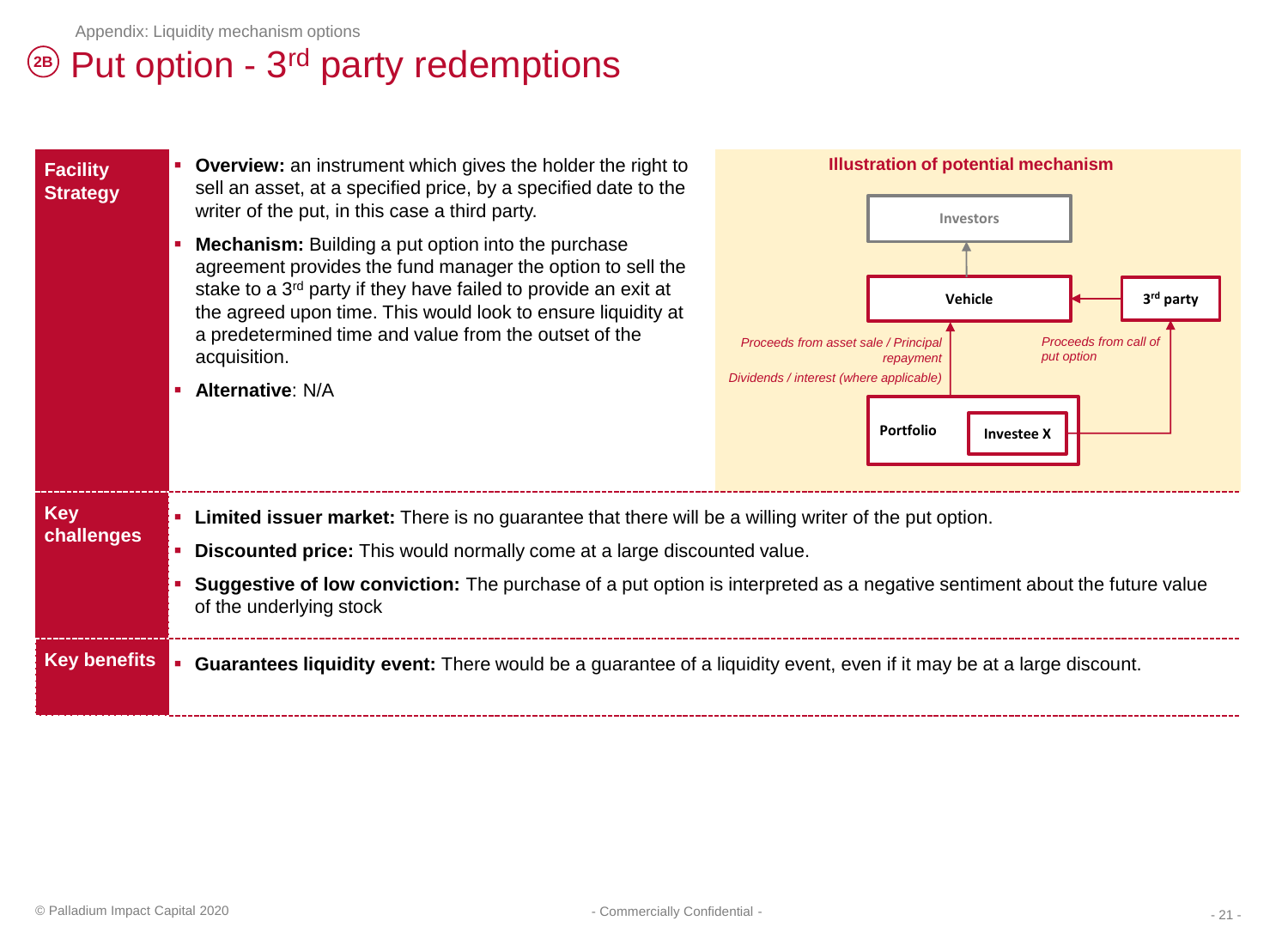## Secondaries market - Portfolio secondaries sale **3A**

| <b>Facility</b><br><b>Strategy</b> | <b>Overview:</b> Set up as a feeder fund for a secondaries<br>investor with a portfolio level sale, either assets or LP<br>position.<br><b>Mechanism:</b> The secondary purchaser will purchase<br>aggregated existing investments currently on the balance<br>sheets of the open ended vehicle, thus providing liquidity to<br>their original investors.<br>Alternative: A) GP restructuring, funds that have exceeded<br>their expected lifecycle and the remaining assets of a fund<br>are rehoused into a new vehicle. B) Strip Sale, A form of<br>fund restructuring which involves the partial sale of a fund's<br>investment (strip) in all/some underlying assets to provide | <b>Illustration of potential mechanism</b><br>Investors<br><b>Secondary</b><br>Vehicle<br>vehicle<br>Dividends / interest (where<br>Proceeds from portfolio sale<br>applicable)<br>Portfolio |  |
|------------------------------------|--------------------------------------------------------------------------------------------------------------------------------------------------------------------------------------------------------------------------------------------------------------------------------------------------------------------------------------------------------------------------------------------------------------------------------------------------------------------------------------------------------------------------------------------------------------------------------------------------------------------------------------------------------------------------------------|----------------------------------------------------------------------------------------------------------------------------------------------------------------------------------------------|--|
|                                    | LPs with liquidity at any point of the Ifund life. C) CLOs,<br>whereby you sell a diversified portfolio of loans in a bundled<br>manner to a pre-agreed offtaker at a specific time                                                                                                                                                                                                                                                                                                                                                                                                                                                                                                  |                                                                                                                                                                                              |  |
| <b>Key</b><br>challenges           | Intensive valuation process: Critical and intensive valuation processes when raising capital or to enable liquidity<br>mechanisms<br>• Uncertain outcome: Liquidity is dependent on ensuring an agreement, therefore it cannot be guaranteed<br>Limited precedents: There are very few precedents of this and thus convincing investors may be particularly difficult                                                                                                                                                                                                                                                                                                                |                                                                                                                                                                                              |  |
| <b>Key benefits</b>                | thus the assets have had a period to mature and benefit from financing and support and thus are less risky.                                                                                                                                                                                                                                                                                                                                                                                                                                                                                                                                                                          | De-risked (primary investor cycle): Secondary investors will be investing fully in existing assets held by primary investors,                                                                |  |
|                                    | • Visible and diversified assets: The secondary investor gets a diversified portfolio of assets instead of a single asset and<br>has visibility of each asset therein.                                                                                                                                                                                                                                                                                                                                                                                                                                                                                                               |                                                                                                                                                                                              |  |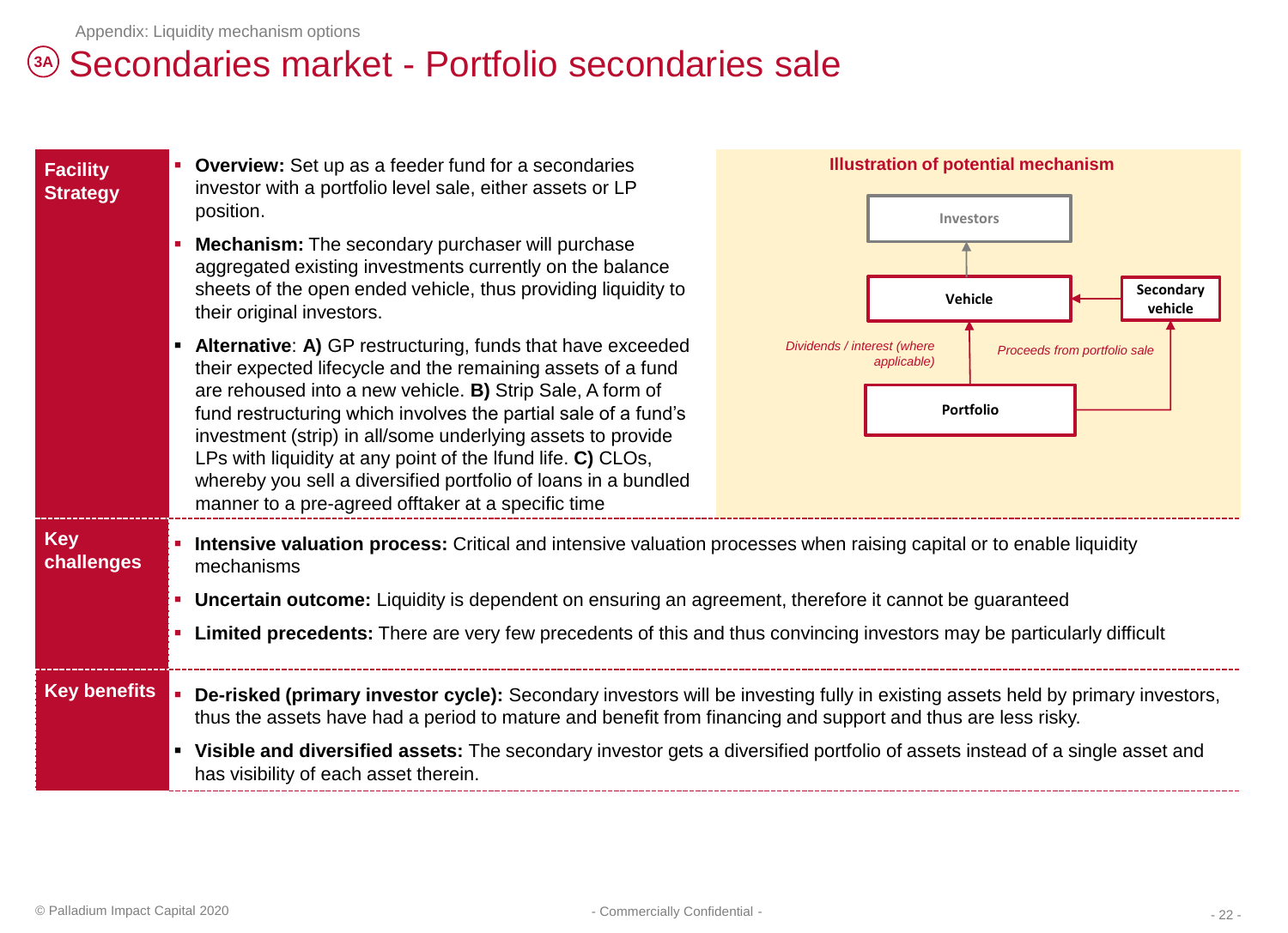## 3 rd party agreements - Aggregated impact offtake **4A**

| <b>Facility</b><br><b>Strategy</b> | <b>Overview: Portfolio companies focus on sustainably</b><br>providing a product that also decreases carbon (or<br>equivalent) which is aggregated and sold.<br><b>Mechanism:</b> Building and holding a portfolio of companies<br>which sells a product or service and also provides for an<br>opportunity to sell the aggregated impact, such as carbon or<br>equivalent, to a structed market. This portfolio of offsets can<br>be sold to the market and the earnings used as liquidity to<br>LPs. An example purchaser could be an airline for example.<br><b>Alternative: N/A</b> | Proceeds from asset sale / Principal<br>Dividends / interest (where applicable)                                 | <b>Illustration of potential mechanism</b><br>Investors<br>Vehicle<br>Proceeds from sale of impact, e.g.<br>repayment<br>carbon credits<br><b>Portfolio</b><br><b>Portfolio</b><br>Impact |
|------------------------------------|-----------------------------------------------------------------------------------------------------------------------------------------------------------------------------------------------------------------------------------------------------------------------------------------------------------------------------------------------------------------------------------------------------------------------------------------------------------------------------------------------------------------------------------------------------------------------------------------|-----------------------------------------------------------------------------------------------------------------|-------------------------------------------------------------------------------------------------------------------------------------------------------------------------------------------|
| <b>Key</b><br>challenges           | • Uncertain outcome: There is no guarantee that the outcome will be achieved and liquidity accessed at a specified point in<br>time.                                                                                                                                                                                                                                                                                                                                                                                                                                                    |                                                                                                                 |                                                                                                                                                                                           |
|                                    | Limited saleable markets: There are limited markets available to sell this impact                                                                                                                                                                                                                                                                                                                                                                                                                                                                                                       |                                                                                                                 |                                                                                                                                                                                           |
|                                    | decreasing carbon for instance.                                                                                                                                                                                                                                                                                                                                                                                                                                                                                                                                                         | Distracts from impact: The Impact angle would be diminished as there would be a focus on offsetting rather than |                                                                                                                                                                                           |
|                                    | Expense/ regulatory burden: Further regulatory and legal requirements would apply as well as a further expense burden<br>and capabilities necessary for M&E and market access and verification.                                                                                                                                                                                                                                                                                                                                                                                         |                                                                                                                 |                                                                                                                                                                                           |
| <b>Key benefits</b>                | Improved liquidity at minimal added cost: There would be an additional form of liquidity and earnings that could be<br>accessed at limited additional cost.                                                                                                                                                                                                                                                                                                                                                                                                                             |                                                                                                                 |                                                                                                                                                                                           |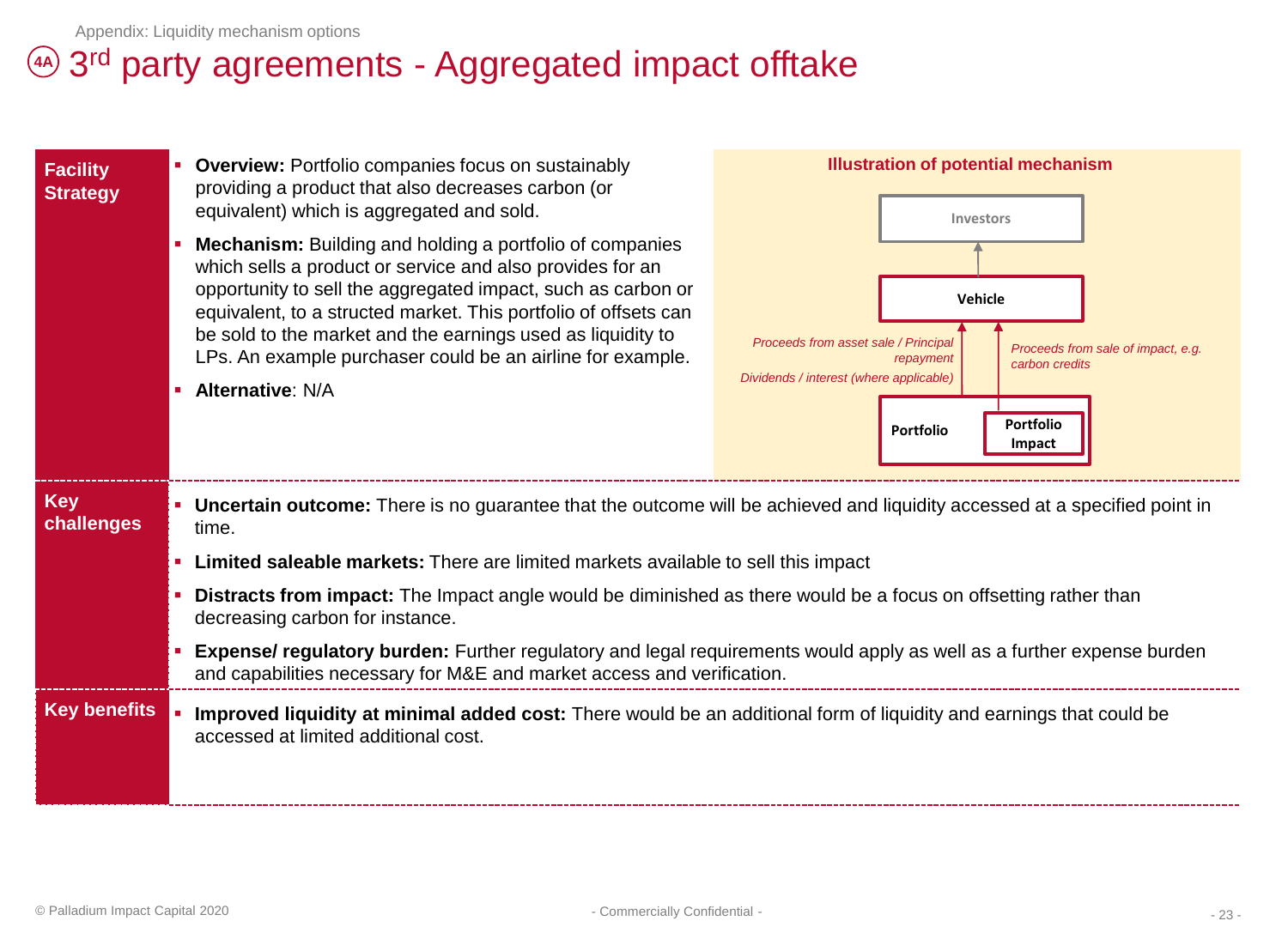## $\overline{4\mathsf{B}}$  3<sup>rd</sup> party agreements - Backstop agreement

| <b>Facility</b><br><b>Strategy</b> | <b>Overview:</b> A third party would provide partial liquidity by<br>purchasing positions of the current LPs.                                                                                                                                                                                                                                                                                                                                                                                                                                                                                                                                          |                             | <b>Illustration of potential mechanism</b>                                                                  |
|------------------------------------|--------------------------------------------------------------------------------------------------------------------------------------------------------------------------------------------------------------------------------------------------------------------------------------------------------------------------------------------------------------------------------------------------------------------------------------------------------------------------------------------------------------------------------------------------------------------------------------------------------------------------------------------------------|-----------------------------|-------------------------------------------------------------------------------------------------------------|
|                                    | <b>Mechanism:</b> The third party would offer to purchase a<br>specified percentage of the portfolio at a specified period of<br>time at a predetermined value. For example, after 6 years<br>they would purchase 10% of the portfolio per annum at NAV<br>-20%. This would provide liquidity security at specific times if<br>there was a lack of liquidity from the portfolio.<br>Alternative: A) a leveraged share buyback, useful in a<br>scenario where exits have not happened, but the underlying<br>investments are healthy enough to take on debt against. <b>B)</b><br>redeemable equity whereby the LP redeems a portion of<br>their stake. | Dividends / interest (where | Investors<br>Vehicle<br>3rd party<br>Proceeds from backstop<br>agreement<br>applicable)<br><b>Portfolio</b> |
| <b>Key</b><br>challenges           | • Difficult to find counterparty: Identifying and convincing a 3 <sup>rd</sup> party to provide liquidity to a DFI is particularly difficult.<br>• Limited precedents: Not many precedents for providing this service exist in the market<br>• Costly: Costly for the liquidity backer to hold the cash necessary to provide the guaranteed windows<br><b>• Discounted price:</b> Traditionally a large discount necessary on the NAV to access liquidity for LPs                                                                                                                                                                                      |                             |                                                                                                             |
| <b>Key benefits</b>                | <b>Guarantees liquidity event:</b> Guaranteed redemption windows, even if at steep discounts<br>Provides downside protection: The chance that the portfolio will create enough liquidity to ensure this is not necessary,<br>yet having the guarantee de-risks the portfolio and investment                                                                                                                                                                                                                                                                                                                                                            |                             |                                                                                                             |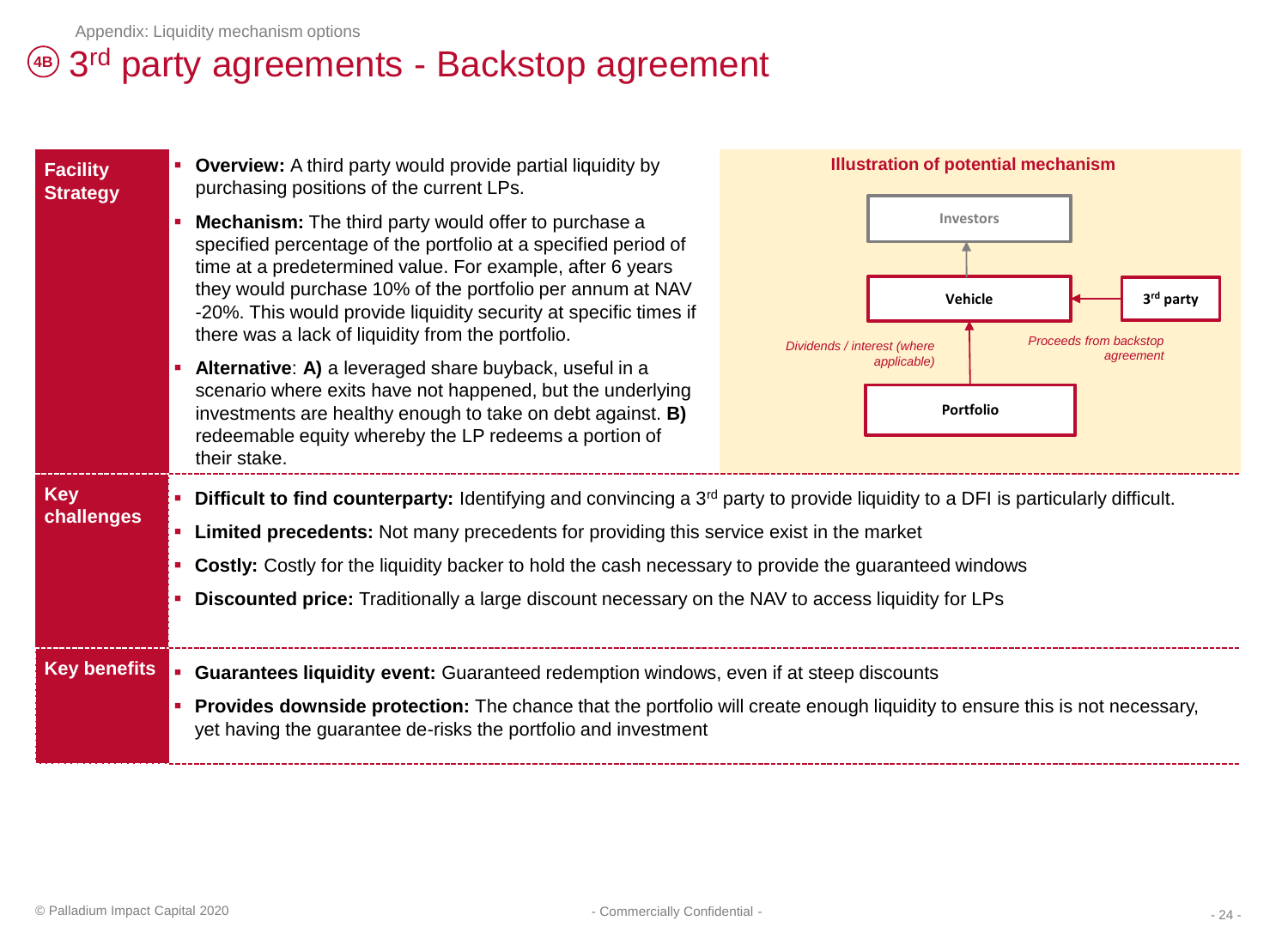## 3 rd party agreements - Net asset value (NAV) facility **4C**

| <b>Facility</b><br><b>Strategy</b> |                                                                                    | <b>Overview:</b> A third party would provide partial liquidity by<br>leveraging a 3 <sup>rd</sup> parties facility to ensure a share buyback.                                                                                                                                                                                                                                                                                                                                                                                                                                                         |                             | <b>Illustration of potential mechanism</b>                                                  |
|------------------------------------|------------------------------------------------------------------------------------|-------------------------------------------------------------------------------------------------------------------------------------------------------------------------------------------------------------------------------------------------------------------------------------------------------------------------------------------------------------------------------------------------------------------------------------------------------------------------------------------------------------------------------------------------------------------------------------------------------|-----------------------------|---------------------------------------------------------------------------------------------|
|                                    |                                                                                    | <b>Mechanism:</b> The third party would provide a facility which is<br>secured against the cashflow and/or net asset value of a<br>fund's entire investment portfolio. The facility is typically<br>provided to an intermediate holding vehicle that sits below<br>the fund and owns all or most of the portfolio companies.<br>The debt provided would then be used for share buybacks,<br>providing partial liquidity to current LPs. The 3rd party would<br>then have preference on repayment in accordance with a<br>debt facility.<br>Alternative: Some lenders, typically non-bank lenders, can | Dividends / interest (where | Investors<br>Vehicle<br>3rd party<br>Proceeds from NAV facility<br>applicable)<br>Portfolio |
|                                    |                                                                                    | provide liquidity by taking preferred stock in the fund<br>structure rather than by way of a loan facility.                                                                                                                                                                                                                                                                                                                                                                                                                                                                                           |                             |                                                                                             |
| <b>Key</b><br>challenges           |                                                                                    | <b>Example 2</b> Limited liquidity: The extent of the liquidity would be capped by the borrowing limits in the LPA.<br>• Limited precedents: Not many precedents for providing this service exist in the market<br>• Change of control issues: Given the intermediate holding company sits directly between the investments and the fund<br>• Costly: Costly for the fund to access liquidity<br>• Mature assets: Only applicable to mid- to end-of-life funds holding mature assets.                                                                                                                 |                             |                                                                                             |
| <b>Key benefits</b>                | No cash drag: There is no cash drag by holding cash assets for redemption purposes |                                                                                                                                                                                                                                                                                                                                                                                                                                                                                                                                                                                                       |                             |                                                                                             |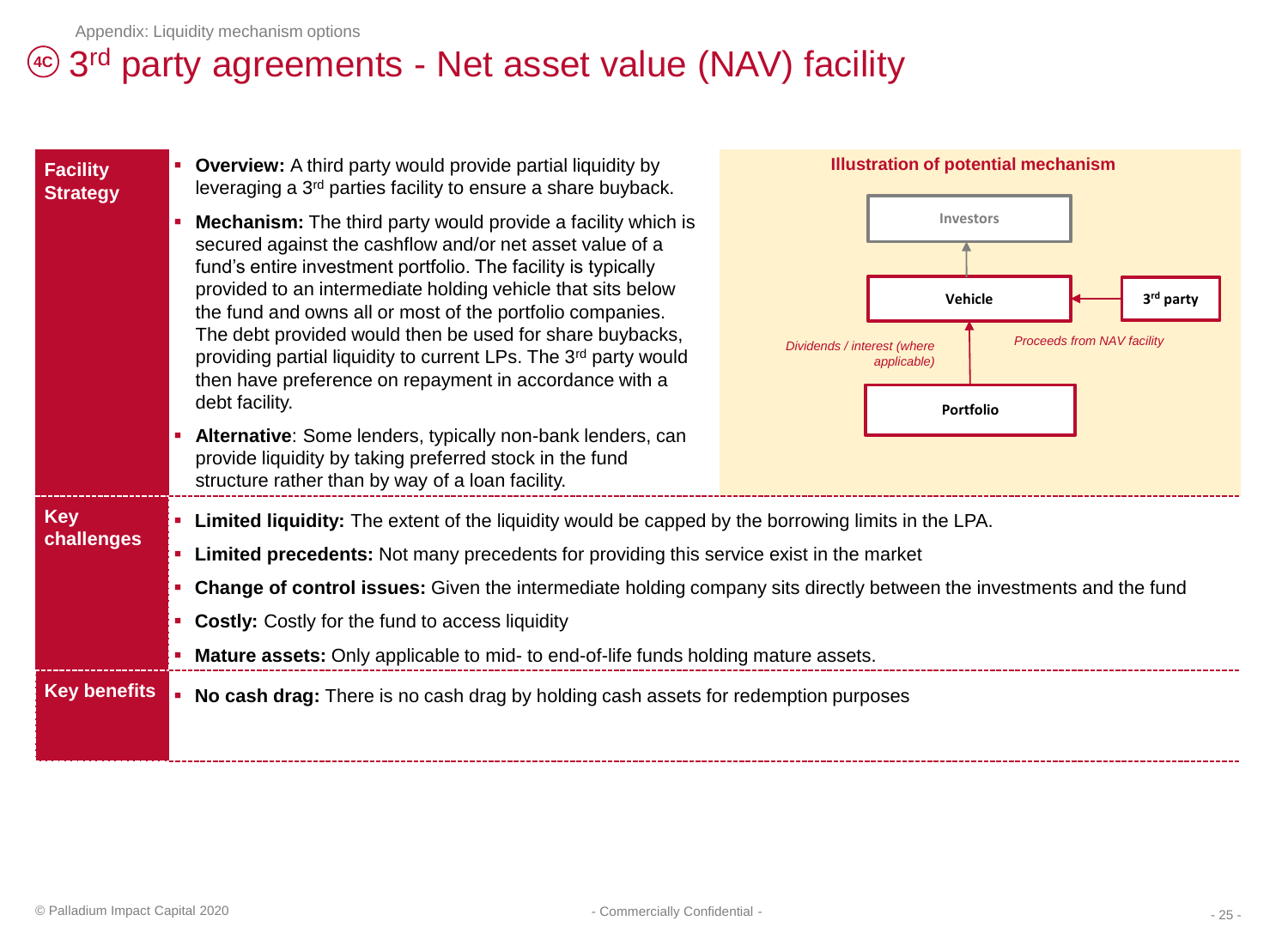## 5A) Secondaries market - LP positions sale to accredited investor

| <b>Facility</b><br><b>Strategy</b> | <b>Overview:</b> Sell the LP position in the fund to an accredited<br>investor.<br><b>Mechanism:</b> The secondary purchaser will purchase the LP<br>position within the fund of aggregated existing investments<br>currently on the balance sheets of the open ended vehicle,<br>thus providing liquidity to their original investors.<br><b>Alternative: N/A</b> | <b>Illustration of potential mechanism</b><br>Secondary<br>Investors<br>investor<br>Proceeds from LP stake sale<br>Vehicle<br>Proceeds from asset sale / Principal<br>repayment<br>Dividends / interest (where applicable)<br><b>Portfolio</b> |
|------------------------------------|--------------------------------------------------------------------------------------------------------------------------------------------------------------------------------------------------------------------------------------------------------------------------------------------------------------------------------------------------------------------|------------------------------------------------------------------------------------------------------------------------------------------------------------------------------------------------------------------------------------------------|
| <b>Key</b><br>challenges           | Intensive valuation process: Critical and intensive valuation processes when raising capital or to enable liquidity<br>mechanisms                                                                                                                                                                                                                                  |                                                                                                                                                                                                                                                |
|                                    | • Uncertain outcome: Liquidity is dependent on ensuring an agreement, therefore it cannot be guaranteed                                                                                                                                                                                                                                                            |                                                                                                                                                                                                                                                |
|                                    | Limited precedents: There are very few precedents of this and thus convincing investors may be particularly difficult                                                                                                                                                                                                                                              |                                                                                                                                                                                                                                                |
| <b>Key benefits</b>                | De-risked (primary investor cycle): Secondary investors will be investing fully in existing assets held by primary investors,<br>thus the assets have had a period to mature and benefit from financing and support and thus are less risky.                                                                                                                       |                                                                                                                                                                                                                                                |
|                                    | • Visible and diversified assets: The secondary investor gets a diversified portfolio of assets instead of a single asset and<br>has visibility of each asset therein.                                                                                                                                                                                             |                                                                                                                                                                                                                                                |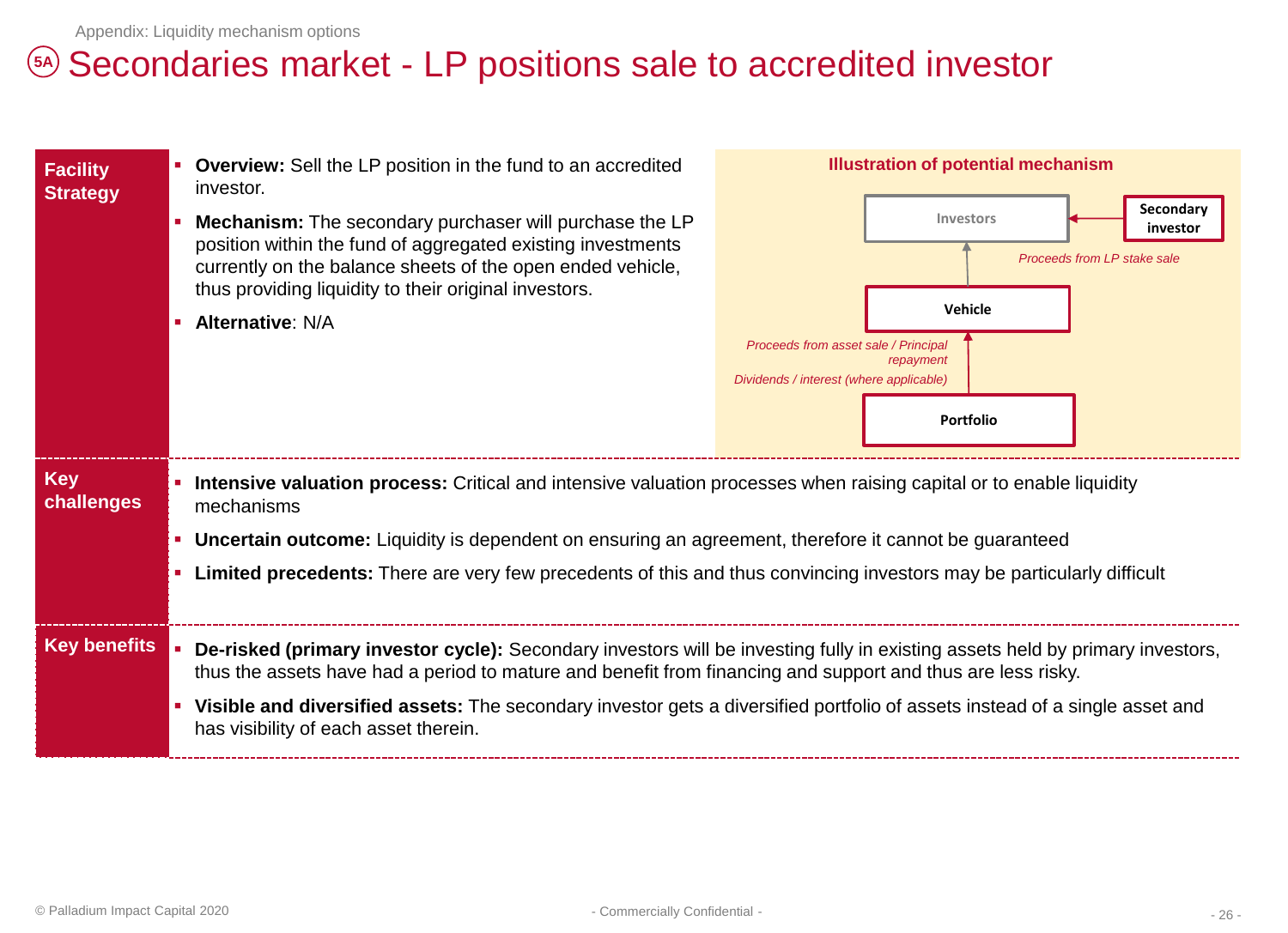## 5A) Secondaries market - LP position auction

| <b>Facility</b><br><b>Strategy</b> | • Overview: Set up as a fund with a mechanism to create<br>liquidity via a secondary sale on an auction platform.<br><b>Mechanism:</b> The potential secondary purchasers will bid on<br>an auction platform, and the highest bidder(s) would<br>purchase shares of the current LPs position of existing<br>investments currently on the balance sheets of the open<br>ended vehicle, thus providing liquidity to their original<br>investors.<br>- Alternative: N/A                                                                                                                                                    | <b>Illustration of potential mechanism</b><br>Secondary<br>Investors<br>investor<br>Proceeds from LP stake auction<br>Vehicle<br>Proceeds from asset sale / Principal<br>repayment<br>Dividends / interest (where applicable)<br><b>Portfolio</b> |
|------------------------------------|-------------------------------------------------------------------------------------------------------------------------------------------------------------------------------------------------------------------------------------------------------------------------------------------------------------------------------------------------------------------------------------------------------------------------------------------------------------------------------------------------------------------------------------------------------------------------------------------------------------------------|---------------------------------------------------------------------------------------------------------------------------------------------------------------------------------------------------------------------------------------------------|
| <b>Key</b><br>challenges           | • Uncertain outcome: Liquidity is dependent on ensuring an agreement, therefore it cannot be guaranteed<br>Unproven investor demand: There are not many investors who currently use platforms like this and therefore finding<br>investors to bid may be difficult<br>• Limited precedents: There are very few precedents of this and thus convincing investors may be particularly difficult<br>• Regulatory burden: There are added regulatory requirements and legal complexities to offering this mechanism<br><b>Unproven DD process: Difficult and unproved DD processes</b>                                      |                                                                                                                                                                                                                                                   |
| <b>Key benefits</b>                | De-risked (primary investor cycle): Secondary investors will be investing in existing assets held by primary investors<br><b>- Access retail investors:</b> A securities law exemption, allows crowdfunding portals to raise just over \$1 million from everyday<br>investors, alongside unlimited amounts from high-net-worth individuals and other "accredited" investors.<br>Bridge financing gap: The new platforms helps bridge a financing gap for small and mid-sized projects and ventures.<br>Such ventures can make a big difference in communities, yet are typically too small for institutional investors. |                                                                                                                                                                                                                                                   |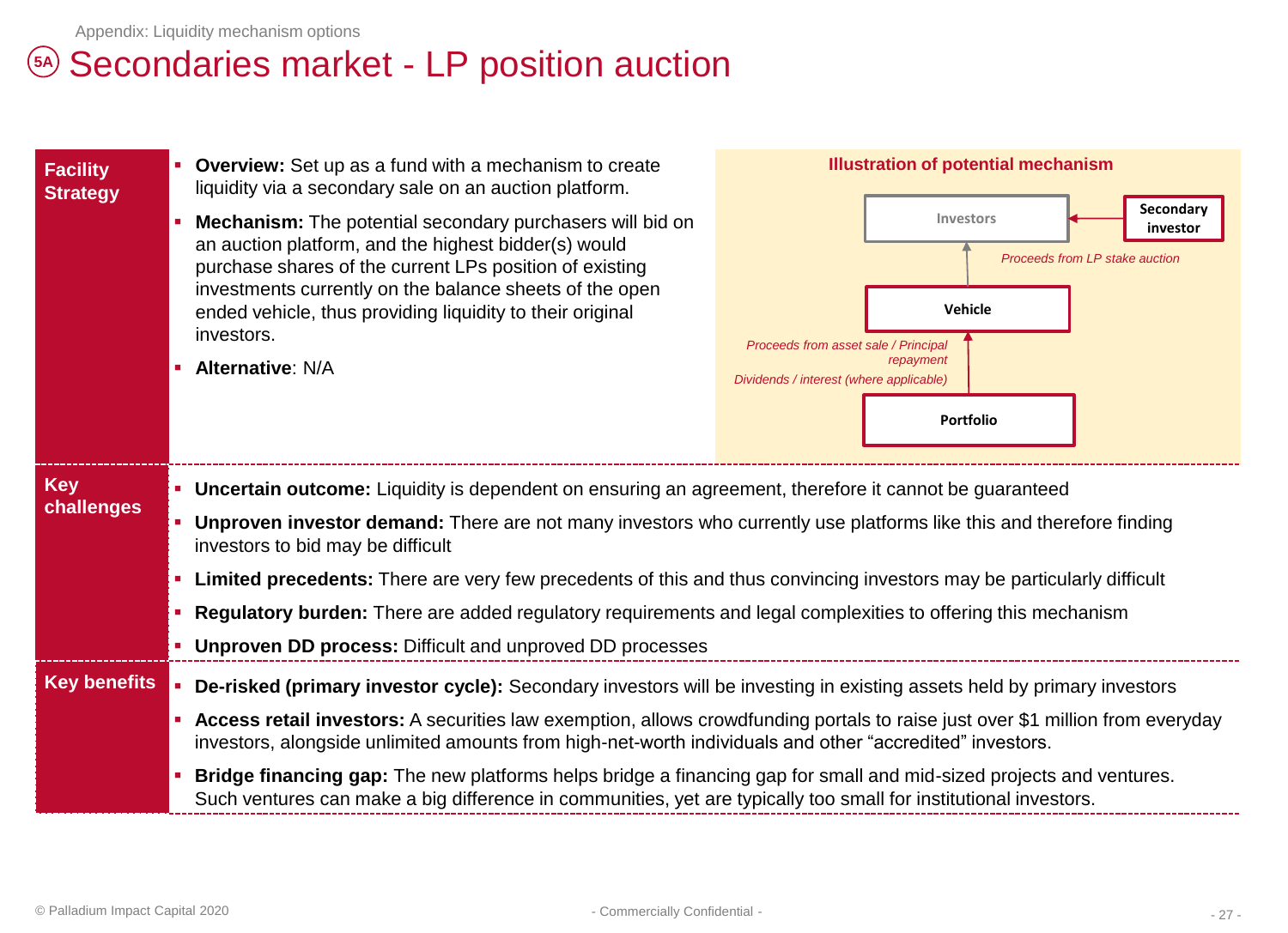## 5A) Secondaries market - LP position sales to crowdfunding platform

| <b>Facility</b><br><b>Strategy</b> | <b>Overview:</b> Set up as a fund with a mechanism to create<br>liquidity via a secondary sale on a crowdfunding (or<br>equivalent) platform.<br><b>Mechanism:</b> The secondary purchasers (retail purchasers)<br>will be aggregated on a platform and purchase shares of the<br>current LPs position of existing investments currently on the<br>balance sheets of the open ended vehicle, thus providing<br>liquidity to their original investors.<br><b>Alternative: N/A</b> | <b>Illustration of potential mechanism</b><br><b>Secondary investors</b><br>Crowdfunding<br>Investors<br>Platform<br>Proceeds from LP stake sale<br>Vehicle<br>Proceeds from asset sale / Principal repayment<br>Dividends / interest (where applicable)<br>Portfolio |  |
|------------------------------------|----------------------------------------------------------------------------------------------------------------------------------------------------------------------------------------------------------------------------------------------------------------------------------------------------------------------------------------------------------------------------------------------------------------------------------------------------------------------------------|-----------------------------------------------------------------------------------------------------------------------------------------------------------------------------------------------------------------------------------------------------------------------|--|
| <b>Key</b><br>challenges           | Intensive valuation process: Critical and intensive valuation processes when raising capital or to enable liquidity<br>mechanisms                                                                                                                                                                                                                                                                                                                                                |                                                                                                                                                                                                                                                                       |  |
|                                    | • Uncertain outcome: Liquidity is dependent on ensuring an agreement, therefore it cannot be guaranteed                                                                                                                                                                                                                                                                                                                                                                          |                                                                                                                                                                                                                                                                       |  |
|                                    | Limited precedents: There are very few precedents of this and thus convincing investors may be particularly difficult                                                                                                                                                                                                                                                                                                                                                            |                                                                                                                                                                                                                                                                       |  |
|                                    | Regulatory burden: There are added regulatory requirements and legal complexities to offering this to non-accredited<br>investors                                                                                                                                                                                                                                                                                                                                                |                                                                                                                                                                                                                                                                       |  |
|                                    | • Unproven DD process: Difficult and unproved DD processes                                                                                                                                                                                                                                                                                                                                                                                                                       |                                                                                                                                                                                                                                                                       |  |
| <b>Key benefits</b>                | De-risked (primary investor cycle): Secondary investors will be investing in existing assets held by primary investors                                                                                                                                                                                                                                                                                                                                                           |                                                                                                                                                                                                                                                                       |  |
|                                    | <b>- Access retail investors:</b> A securities law exemption, allows crowdfunding portals to raise just over \$1 million from<br>everyday investors, alongside unlimited amounts from high-net-worth individuals and other "accredited" investors.                                                                                                                                                                                                                               |                                                                                                                                                                                                                                                                       |  |
|                                    | Bridge financing gap: The new platforms help bridge a financing gap for small and mid-sized projects and ventures. Such<br>ventures can make a big difference in communities, yet are typically too small for institutional investors.                                                                                                                                                                                                                                           |                                                                                                                                                                                                                                                                       |  |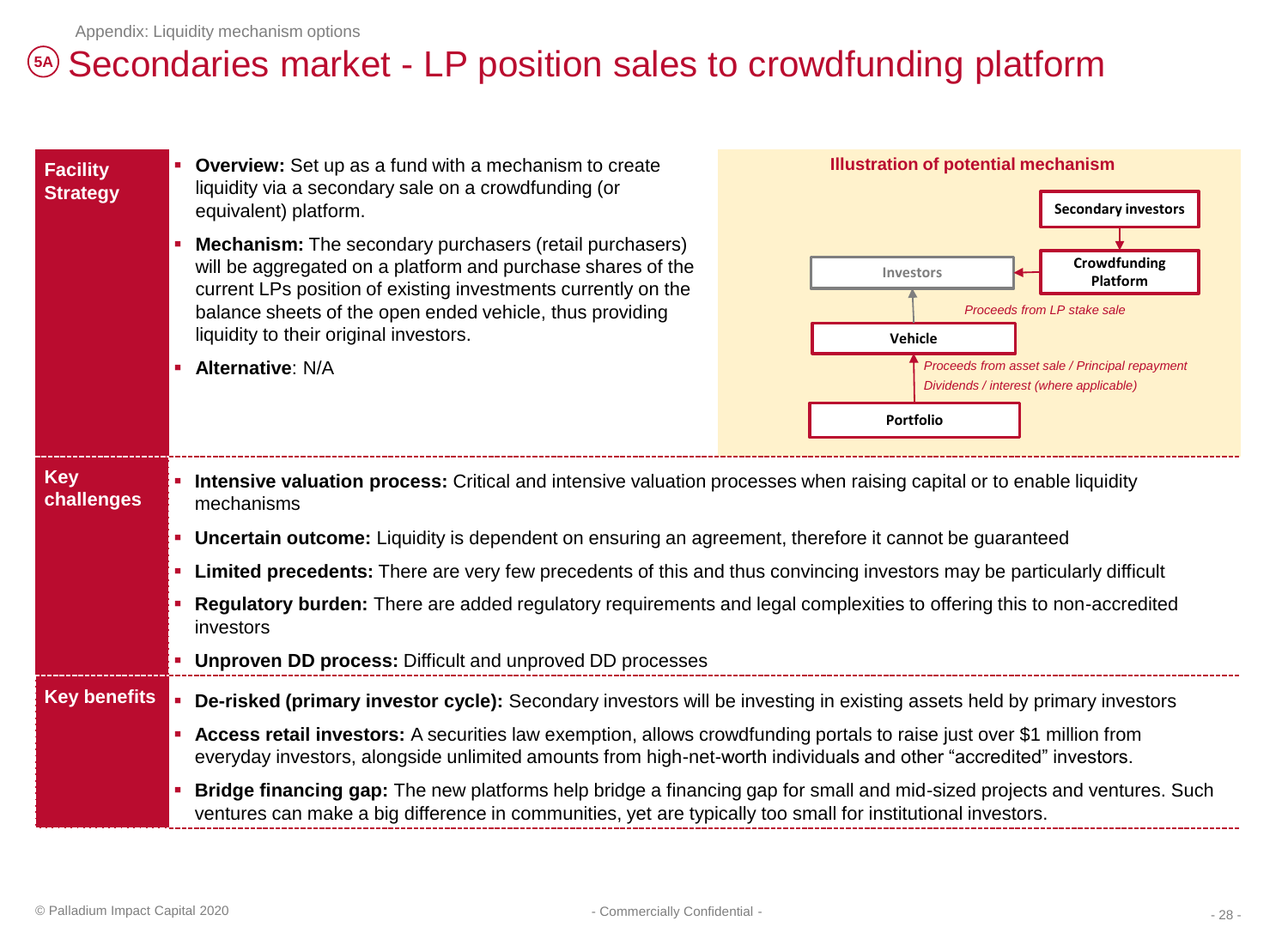## 5B) Secondaries market - Fund Manager MBO of LP stake

| <b>Facility</b><br><b>Strategy</b> | <b>Overview:</b> Set up as a fund with a mechanism that the GP<br>guarantees a liquidity event, and if exits have not been<br>reached, then via a secondary sale of the LP position to the<br>GP.                                                                   | <b>Illustration of potential mechanism</b><br><b>Fund</b><br>Investors<br>manager            |  |  |
|------------------------------------|---------------------------------------------------------------------------------------------------------------------------------------------------------------------------------------------------------------------------------------------------------------------|----------------------------------------------------------------------------------------------|--|--|
|                                    | <b>Mechanism:</b> MBO-like liquidity, the management company<br>(GP), could state that they would play the secondary<br>purchaser role and guarantee liquidity at specific times, if                                                                                | Proceeds from Fund manger MBO<br>agreement<br>Vehicle                                        |  |  |
|                                    | they do not provide it, they would purchase the assets<br>(traditionally by using leverage).                                                                                                                                                                        | Proceeds from asset sale / Principal<br>repayment<br>Dividends / interest (where applicable) |  |  |
|                                    | <b>Alternative: N/A</b>                                                                                                                                                                                                                                             | <b>Portfolio</b>                                                                             |  |  |
| <b>Key</b>                         | • Uncertain outcome: Liquidity is dependent on ensuring an agreement, therefore it cannot be guaranteed<br>• Unproven investor demand: There are not many investors who currently use platform like this and therefore finding<br>investors to bid may be difficult |                                                                                              |  |  |
| challenges                         |                                                                                                                                                                                                                                                                     |                                                                                              |  |  |
|                                    | • Limited precedents: There are very few precedents of this and thus convincing investors may be particularly difficult                                                                                                                                             |                                                                                              |  |  |
|                                    | • Legal burden: There are added regulatory requirements and legal complexities to offering this mechanism                                                                                                                                                           |                                                                                              |  |  |
|                                    | • Unproven DD process: Difficult and unproved DD processes                                                                                                                                                                                                          |                                                                                              |  |  |
| <b>Key benefits</b>                | Visible and diversified assets: Secondary investors will be investing in existing assets held by primary investors<br>$\blacksquare$                                                                                                                                |                                                                                              |  |  |
|                                    | " Regulatory support: A securities law exemption, allows crowdfunding portals to raise just over \$1 million from everyday<br>investors, alongside unlimited amounts from high-net-worth individuals and other "accredited" investors.                              |                                                                                              |  |  |
|                                    | <b>Access retail investors:</b> The new platforms help bridge a financing gap for small and mid-sized projects and ventures.<br>Such ventures can make a big difference in communities, yet are typically too small for institutional investors.                    |                                                                                              |  |  |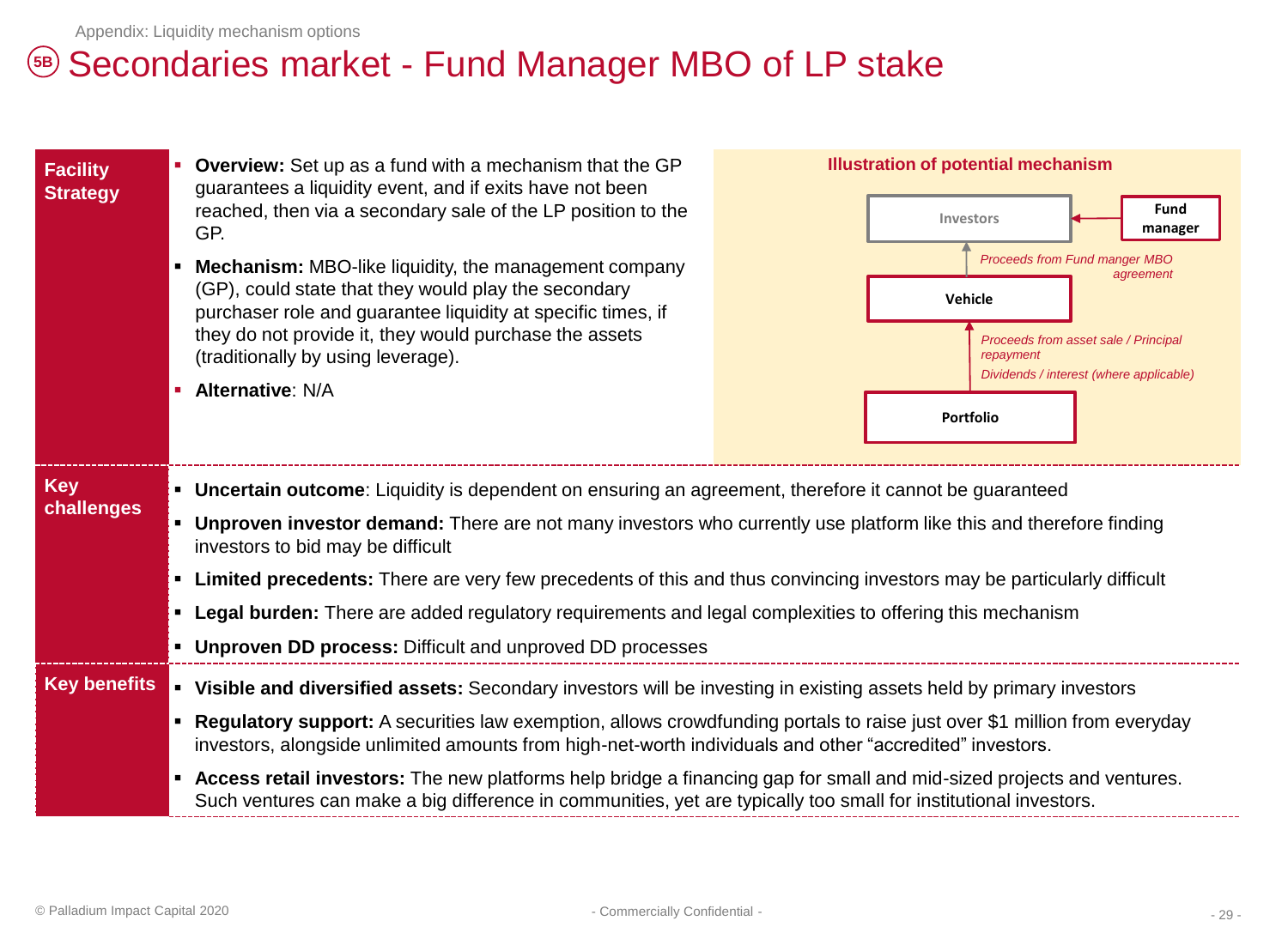## 5<sup>c</sup>) Secondaries market - Fund raising incl. LP redemption window

| <b>Facility</b><br><b>Strategy</b> | • Overview: Set fund raising periods, whereby the use of<br>proceeds is split between growth equity and redemption<br>Mechanism: The open ended vehicle would look to run fund<br>raising at specified intervals. The proceeds of these fund<br>raises will be used partly to redeem current LPs (e.g. 20% of<br>capital raise) and partly as growth / investment equity (e.g.<br>the remaining 80% of the capital raise).<br><b>Alternative: N/A</b>                                                                                                                   | <b>Illustration of potential mechanism</b><br>Secondary<br>Investors<br>investors<br>Proceeds from capital raise<br>Vehicle<br>Proceeds from asset sale / Principal<br>repayment<br>Dividends / interest (where applicable)<br><b>Portfolio</b> |  |
|------------------------------------|-------------------------------------------------------------------------------------------------------------------------------------------------------------------------------------------------------------------------------------------------------------------------------------------------------------------------------------------------------------------------------------------------------------------------------------------------------------------------------------------------------------------------------------------------------------------------|-------------------------------------------------------------------------------------------------------------------------------------------------------------------------------------------------------------------------------------------------|--|
| <b>Key</b><br>challenges           | • Capital raise dependant: Liquidity is dependent on ensuring a capital raise, therefore it cannot be guaranteed<br><b>- Lack of investor appetite:</b> There are not many investors who currently use platform like this and therefore finding investors<br>to bid may be difficult<br>• Lack of precedents: There are very few precedents of this and thus convincing investors may be particularly difficult<br>• Complex: There are added complexities to offering this mechanism<br><b>Intensive valuation process:</b> Critical and intensive valuation processes |                                                                                                                                                                                                                                                 |  |
| <b>Key benefits</b>                | Visible, mature portfolio: Further investors will be investing in existing, visible and more mature assets<br>$\mathcal{L}_{\mathcal{A}}$<br>No cash drag: There is no cash drag by holding cash assets for redemption purposes                                                                                                                                                                                                                                                                                                                                         |                                                                                                                                                                                                                                                 |  |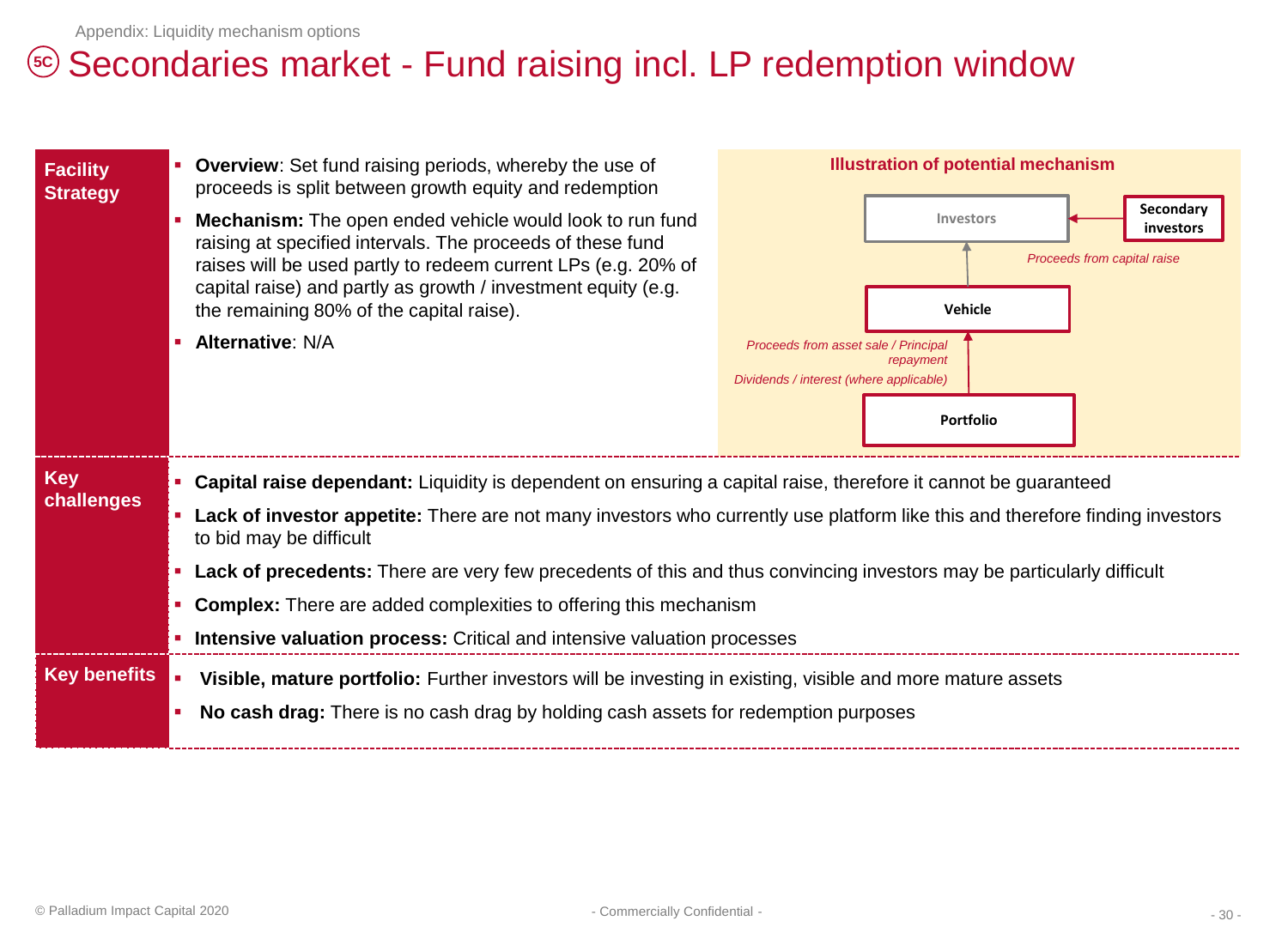## 5D Secondaries market - listed impact investing vehicle

| <b>Facility</b><br><b>Strategy</b> | <b>Overview:</b> Listed investment vehicles makes investing for<br>impact in developing countries available to all categories of<br>investors in a liquid, low minimum investment, highly<br>regulated format<br>Mechanism: An investment company is created. It raises<br>capital through an IPO on the Stock Exchange, and invests<br>the proceeds in a diversified portfolio of impact investments.<br>If an individual investor wants to exit their investment, they<br>instruct the private bank to sell their shares to another<br>investor through the stock exchange. The investment<br>company is a open ended investment vehicle, its illiquid<br>underlying portfolio is not affected by the stock exchange<br>transactions.<br>• Alternative: N/A | <b>Illustration of potential mechanism</b><br><b>Secondary investors</b><br><b>Stock exchange</b><br>Investors<br>Proceeds from LP stake sale<br>Vehicle<br>Proceeds from asset sale / Principal repayment<br>Dividends / interest (where applicable)<br><b>Portfolio</b> |  |
|------------------------------------|---------------------------------------------------------------------------------------------------------------------------------------------------------------------------------------------------------------------------------------------------------------------------------------------------------------------------------------------------------------------------------------------------------------------------------------------------------------------------------------------------------------------------------------------------------------------------------------------------------------------------------------------------------------------------------------------------------------------------------------------------------------|---------------------------------------------------------------------------------------------------------------------------------------------------------------------------------------------------------------------------------------------------------------------------|--|
| <b>Key</b><br>challenges           | • Market driven liquidity: Liquidity is market driven, not guaranteed<br>• Price volatility: Share price is demand/supply driven, not directly linked to the NAV, premiums and discounts are to be<br>expected<br>• Uncontrollable outflows: High volatility and outflows can lead to crippling of the fund                                                                                                                                                                                                                                                                                                                                                                                                                                                   |                                                                                                                                                                                                                                                                           |  |
| <b>Key benefits</b>                | • Low minimum investment and High level of governance                                                                                                                                                                                                                                                                                                                                                                                                                                                                                                                                                                                                                                                                                                         |                                                                                                                                                                                                                                                                           |  |
|                                    | " Liquidity bridge: Bridge the liquidity gap to underlying impact investing funds                                                                                                                                                                                                                                                                                                                                                                                                                                                                                                                                                                                                                                                                             |                                                                                                                                                                                                                                                                           |  |
|                                    | <b>Accessibility:</b> Public listing guarantees accessibility, as individual investors from most countries can shares traded on a<br>major stock exchange.                                                                                                                                                                                                                                                                                                                                                                                                                                                                                                                                                                                                    |                                                                                                                                                                                                                                                                           |  |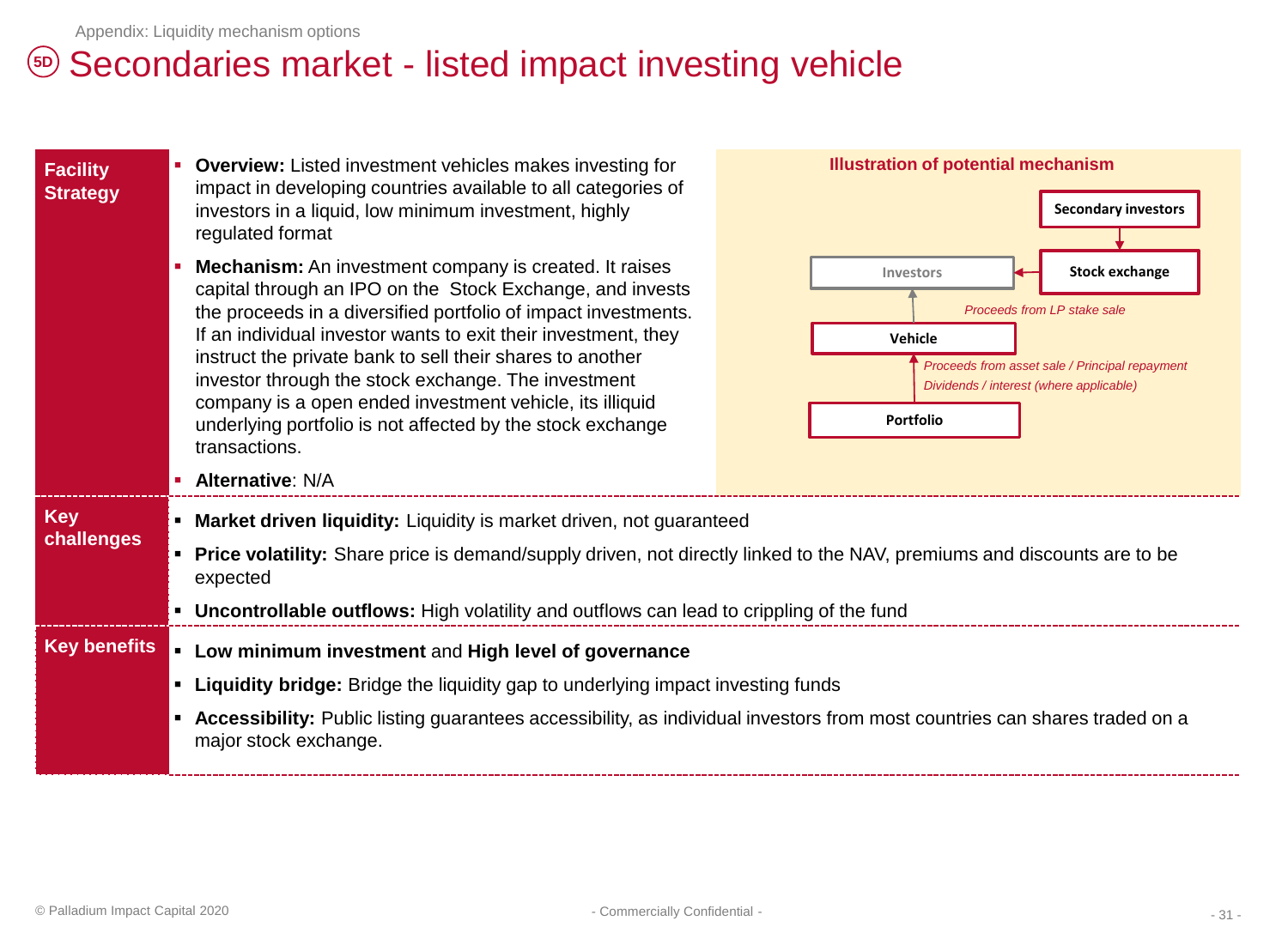## Important Disclosure

This presentation is provided to the recipient by Palladium Impact Capital ("PIC").

This document does not constitute, in any jurisdiction an offering of, or solicitation to buy, securities of any kind and is intended to convey only basic background information and is not intended to form the basis of, or to induce any investment decision.

Nothing herein may be construed as a representation or warranty by PIC. The information contained herein may not be interpreted as binding or guaranteed with respect to the past, present or future. Financial information and data contained in this document are based on certain assumptions, estimates and subjective analyses and have not been independently verified.

PIC is regulated and authorized by the Financial Conduct Authority of 12 Endeavour Square, London, E20 1JN to carry out regulated activities in the UK and the European Economic Area relating to advising on investments, arranging deals in investments and making arrangements with a view to transactions in investments (FCA number: 587615). PIC is not registered as a broker or dealer with the Securities and Exchange Commission in the United States of America (the "USA"). Securities offered to US investors through [Growth Capital Services](http://www.growthcapitalservices.com/), member [FINRA](http://www.finra.org/), [SIPC.](http://www.sipc.org/) 582 Market Street, Suite 300, San Francisco, CA 94104, USA.